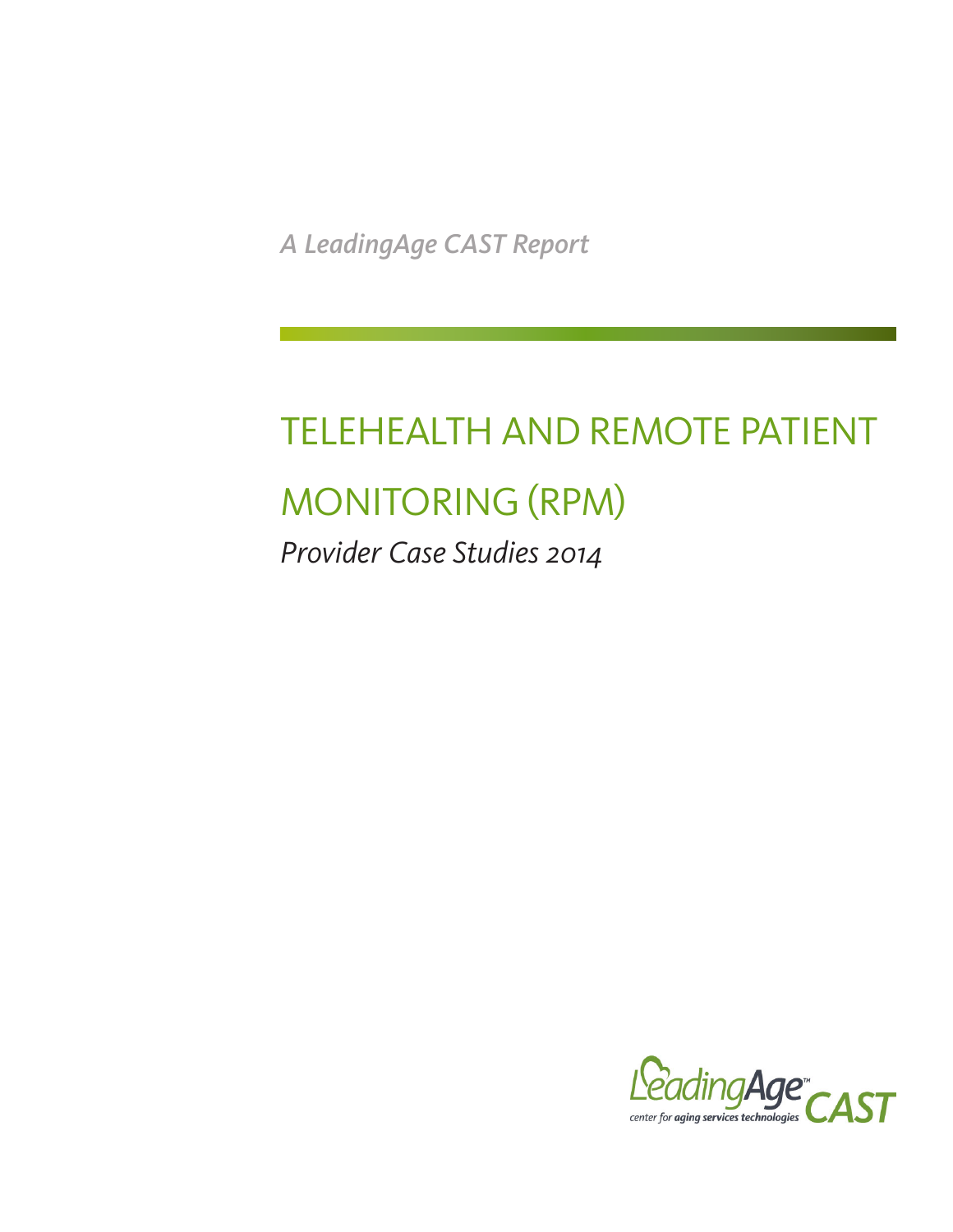# TELEHEALTH AND REMOTE PATIENT MONITORING

(RPM): *Provider Case Studies 2014*



A program of LeadingAge

2519 Connecticut Ave., NW Washington, DC 20008-1520 Phone 202-508-9438 Fax 202-783-2255 Website: [LeadingAge.org/CAST](http://www.LeadingAge.org/cast.aspx)

© Copyright 2014 LeadingAge

# **LeadingAge Center for Aging Services Technologies:**

The LeadingAge Center for Aging Services Technologies (CAST) is focused on accelerating the development, evaluation and adoption of emerging technologies that will transform the aging experience. As an international coalition of more than 400 technology companies, aging-services organizations, businesses, research universities and government representatives, CAST works under the auspices of LeadingAge, an association of 6,000 not-forprofit organizations dedicated to expanding the world of possibilities for aging.

For more information, please visit **LeadingAge.org/CAST**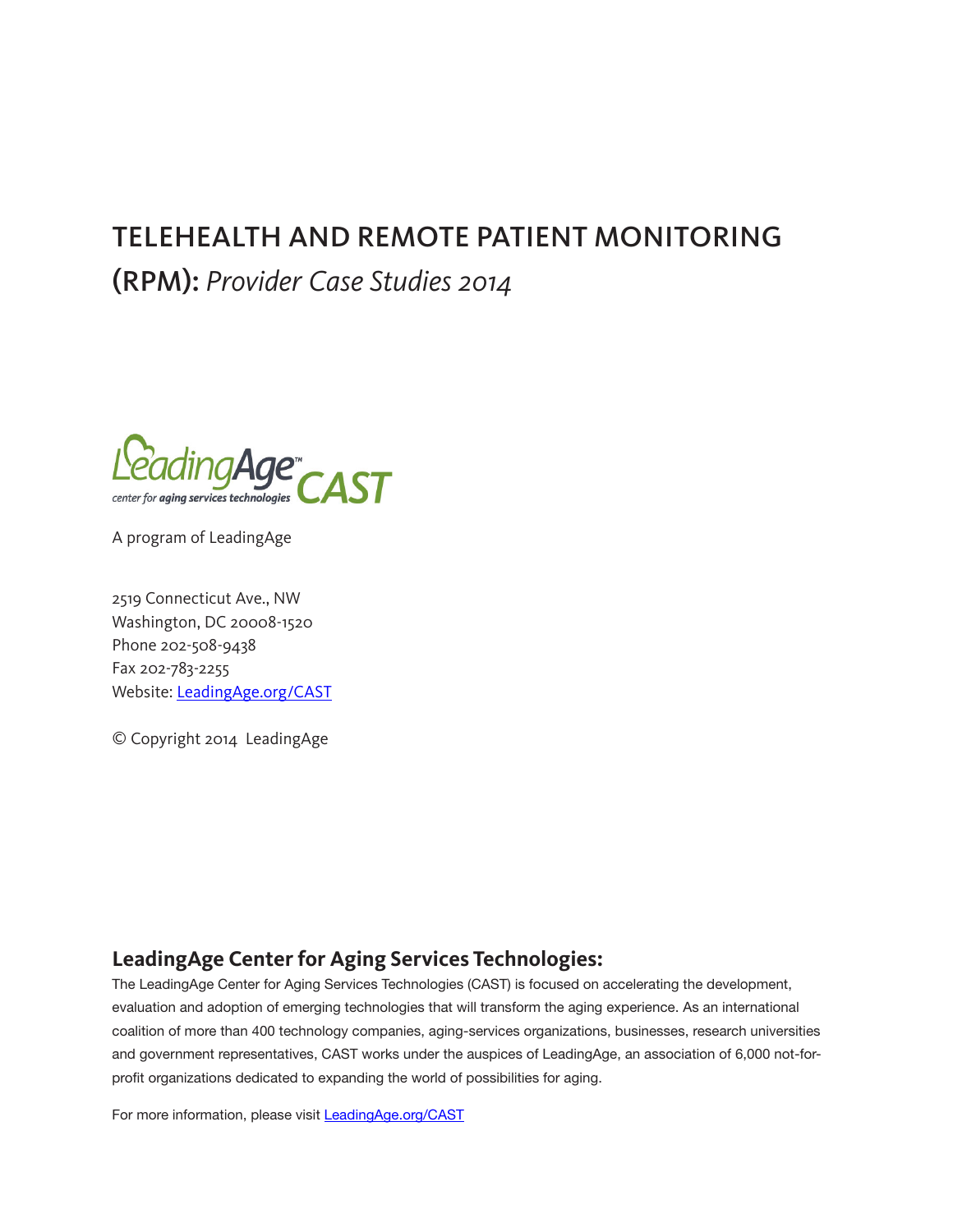# TABLE OF CONTENTS

| $\mathbf{1}$ |                                                                                 |
|--------------|---------------------------------------------------------------------------------|
|              |                                                                                 |
| $\mathbf{2}$ |                                                                                 |
| 3            | Reducing Readmissions and Enhancing Medication Reconciliation in Long-Term Care |
|              |                                                                                 |
|              |                                                                                 |
| 4            |                                                                                 |
|              |                                                                                 |
|              |                                                                                 |
| 5            |                                                                                 |
|              |                                                                                 |
|              |                                                                                 |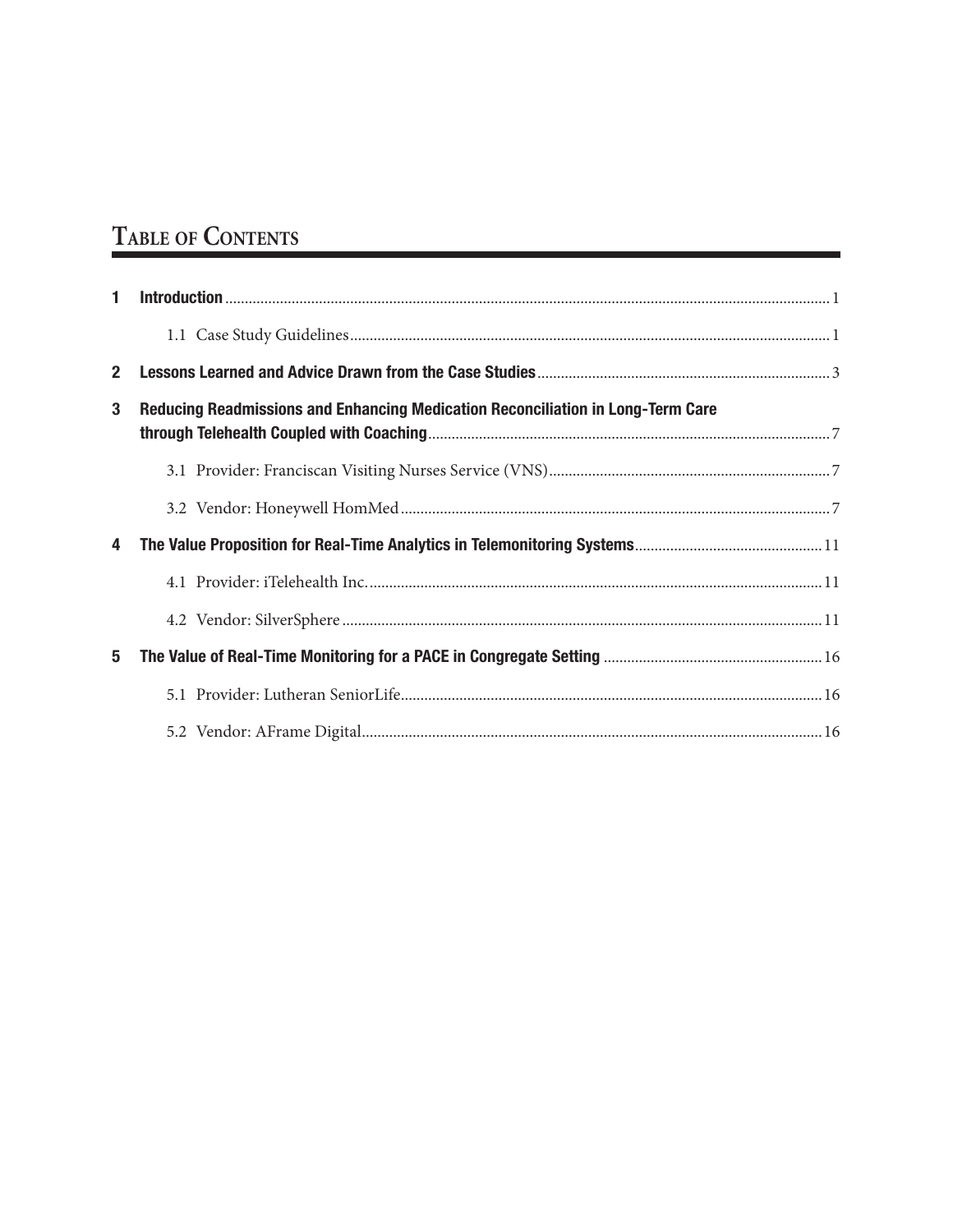# **1 Introduction**

The LeadingAge Center for Aging Services Technologies (CAST) is pleased to provide the following three case studies on the impacts and benefits of telehealth and remote patient monitoring (RPM). We hope they will demonstrate for providers the benefits of using telehealth and RPM products.

The case studies are designed to help long-term and post-acute care (LTPAC) providers understand the benefits that telehealth and RPM products can offer to their care settings.

This set of case studies is a companion to the 2014 CAST whitepaper entitled [Telehealth and Remote](http://www.leadingage.org/uploadedFiles/Content/Centers/CAST/Resources/2014_CAST_Telehealth_and_RPM_for_Long-Term_and_Post-Acute_Care_Whitepape.pdf)  [Patient Monitoring for Long-Term and Post-Acute](http://www.leadingage.org/uploadedFiles/Content/Centers/CAST/Resources/2014_CAST_Telehealth_and_RPM_for_Long-Term_and_Post-Acute_Care_Whitepape.pdf)  [Care.](http://www.leadingage.org/uploadedFiles/Content/Centers/CAST/Resources/2014_CAST_Telehealth_and_RPM_for_Long-Term_and_Post-Acute_Care_Whitepape.pdf) The portfolio includes a [Telehealth and RPM](http://www.leadingage.org/uploadedFiles/Content/Centers/CAST/Resources/2014_CAST_Telehealth_and_RPM_Selection_Matrix.pdf)  [Selection Matrix](http://www.leadingage.org/uploadedFiles/Content/Centers/CAST/Resources/2014_CAST_Telehealth_and_RPM_Selection_Matrix.pdf) that compares 26 telehealth and RPM products from 21 vendors with respect to embodiments, different LTPAC settings, functionalities and features. Telehealth and RPM vendors that chose to participate in the self-review were offered an opportunity to nominate a provider to write a case study on its use of the vendor's telehealth and RPM product.

# **1.1 Case Study Guidelines**

CAST provided guidance as well as a template for the case studies to help case study contributors. The template included the following required sections:

• Case Study Category (case studies may cover more than one category) **Impacts and Benefits of Telehealth and Remote Patient Monitoring (RPM), including analytic tools, EHR integration,** 

# **interoperability and health information exchange, in:**

- Health Outcomes (Blood Pressure, Blood Glucose, etc.)
- Staff Efficiencies
- Quality of Life/Satisfaction with Care
- Hospitalization and Hospital Readmissions
- Cost of Care and Return on investment (ROI) to:
	- Providers;
	- º Payers; or
	- º Consumers.
- Organization Name
- Organization Type (Housing with Services, Home Health/Home Care, Hospice, Attending LTPAC Physician, Adult Day Care/Senior Centers, Assisted Living Facilities, Acute Rehab Facilities, Long-term Acute Care Hospitals, Long-term Care Rehab Facilities, Skilled Nursing Facilities, Intermediate Care Facilities, Intellectual Disabilities/Mental Retardation/Developmental Disabilities (ID/MR/DD) Facilities, Continuing Care Retirement Communities (CCRC), Program of All-Inclusive Care for the Elderly (PACE))
- Other Partners (Payer/Health Plan, Physicians' Offices, Emergency Department, Hospital, Accountable Care Organizations (ACO), Pharmacies, Others)
- Organization Description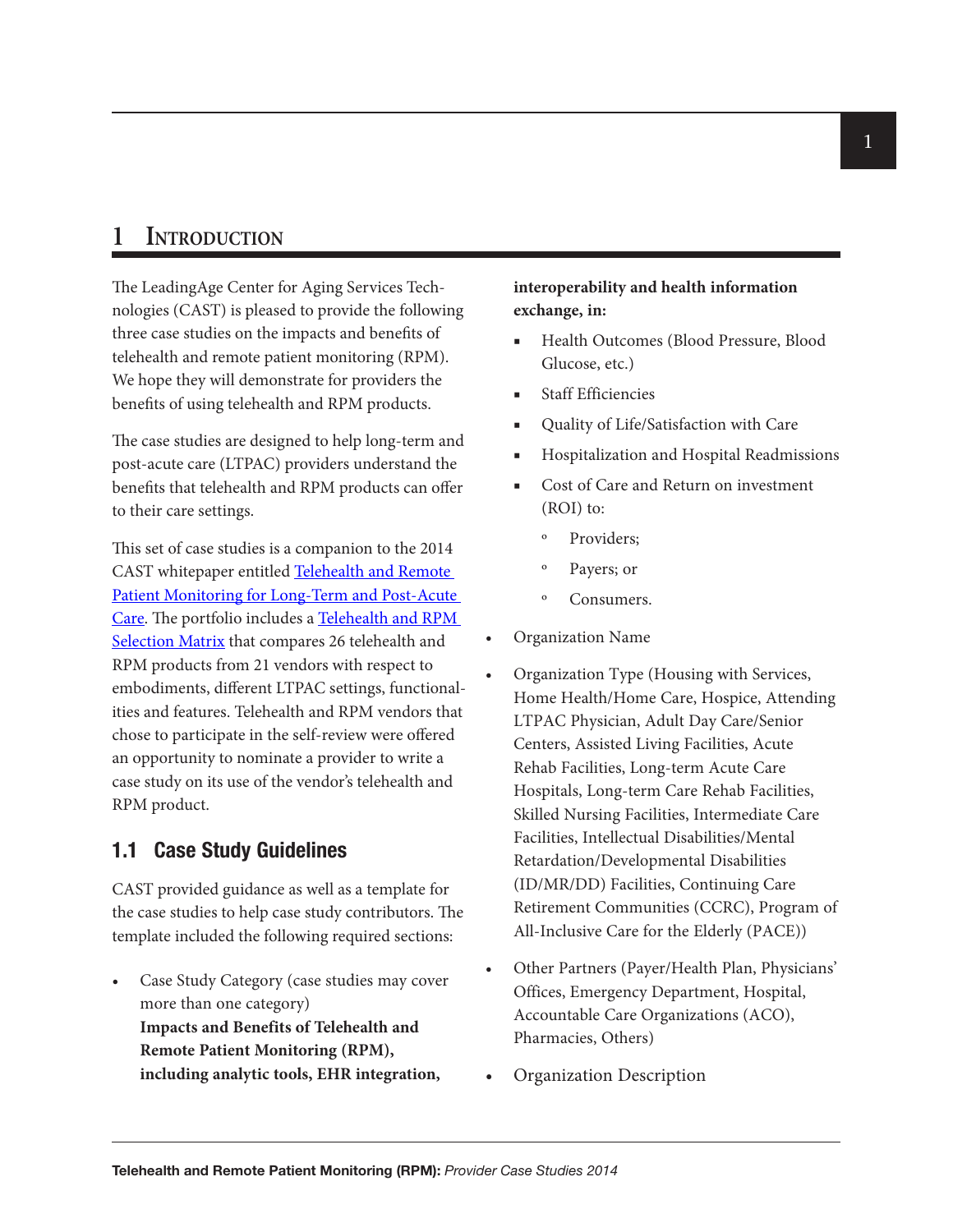- Project Description
- Telehealth and RPM System Type (Storeand-Forward: Interactive Voice Response System (IVR), Store-and-Forward: Biometric RPM, Other Store-and-Forward Systems: Other than IVR & Biometrics (e.g. Imaging, Consultation Notes, etc.), Real-Time Biometric RPM, Real-Time Interactive Two-Way Video Conferencing with Clinician)
- Telehealth and RPM System Embodiment (Single-User/Patient Home Base Unit, Single-User/Patient Mobile/Wearable Unit, Staff-Operated Multi-User Mobile Unit, Multi-User Unit/Kiosk)
- Business Model (Medicare Reimbursement, Medicaid Waiver Coverage, Private Health Insurance Coverage, Private Pay, Standard of Care, ACA-Related Opportunity (ACO, Hospital Readmission Reduction Program, Bundling of Payment, etc.))
- Implementation Approach
- Outcomes (Health Outcomes (Blood Pressure, Blood Glucose, etc.), Staff Efficiencies, Quality of Life/Satisfaction with Care, Hospitalization and Hospital Readmissions, Cost of Care and Return on investment (ROI) to Providers, Payers or the Consumer, etc.)
- Challenges and Pitfalls to Avoid
- Lessons Learned
- Advice to Share with Others

CAST received three completed case studies from nominated providers. We believe that LeadingAge members and other LTPAC providers will benefit from these case studies and learn from other providers who have already selected, implemented, and used telehealth and RPM products.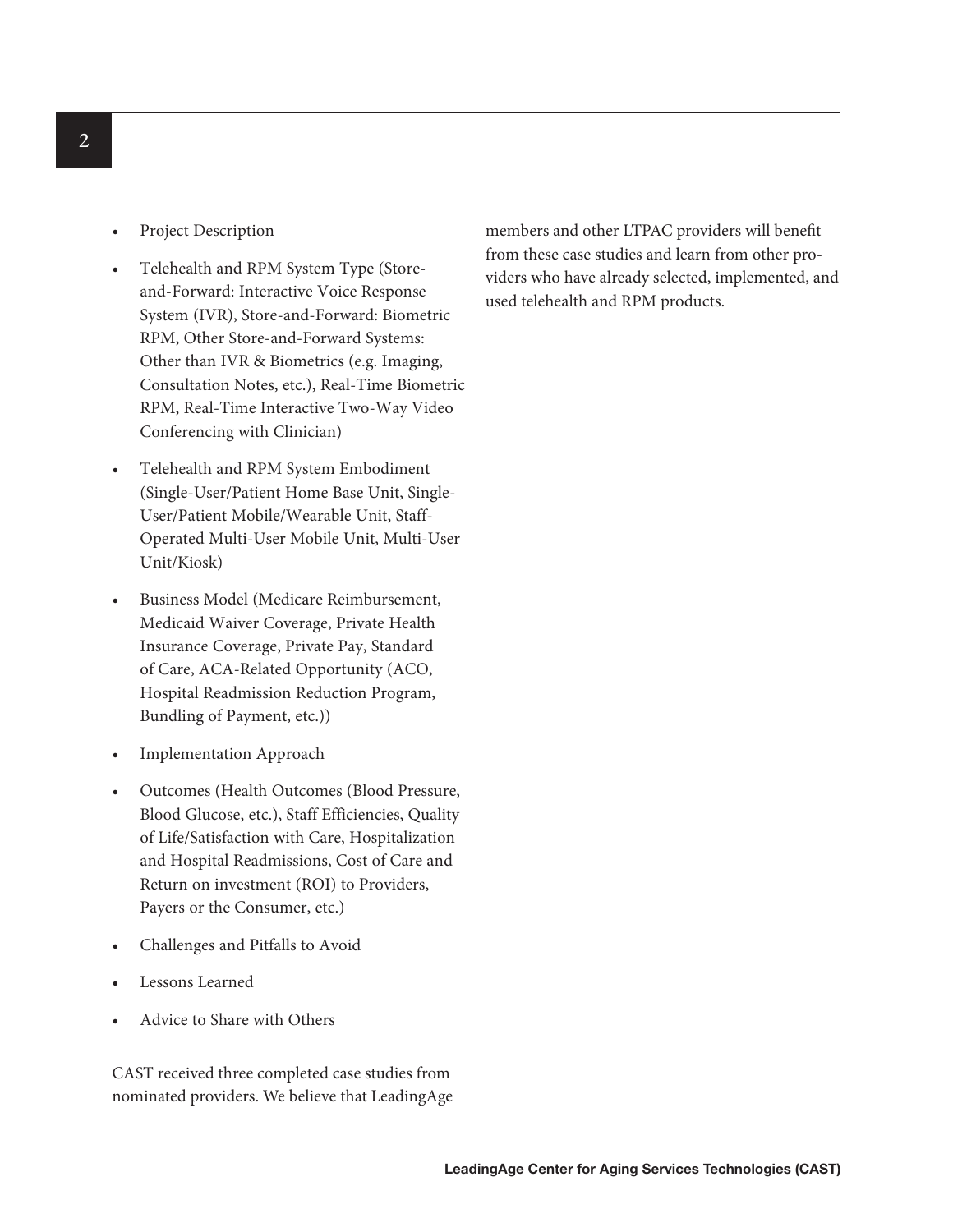# **2 Lessons Learned and Advice Drawn from the Case Studies**

Readers can learn many lessons from the following case studies. Each participating provider took a slightly different approach to choosing and utilizing a telehealth or RPM system, and shared the factors that led to their success. Below is a summary of lessons learned and advice from these as well as previous CAST telehealth case studies (See the 2013 [Teleheath Case Studies Report for more informa](http://www.leadingage.org/uploadedFiles/Content/About/CAST/Resources/2013_CAST_Telehealth_and_Remote_Patient_Monitoring_(RPM)_Case_Studies.pdf)[tion\)](http://www.leadingage.org/uploadedFiles/Content/About/CAST/Resources/2013_CAST_Telehealth_and_Remote_Patient_Monitoring_(RPM)_Case_Studies.pdf):

#### **Communications**

- Communications between telehealth nurses and coaches on the one hand, and physician on the other, is extremely important to the success of a telehealth program.
- Providing telehealth nurses and coaches access to the physician's EHR ensures that all parties are working off of the same information and have access to the same data and each other's notes. This also reduces the burden of documentation in two disparate systems and double entries.
- Communicate technical issues with the vendor as soon as you or end-users encounter them to increase chances of program success.

#### **Vendor Choice**

• Choose a telehealth system that is simple, reliable, easy to use, easy to maintain and affordable to providers and patients to warrant buy-in and sustained use. Ensure the telehealth solution can easily integrate into the patient's daily activities.

- Partner with vendors who are responsive and are willing to work with you to resolve arising technical issues quickly and effectively.
- If you choose a smaller vendor, you can mitigate risk by rolling the technology one site at a time to learn from the experience and address encountered issues, before expanding roll-out to other sites.

#### **Leadership and Buy-In**

- Engage leaders; their engagement is key to the success of a telehealth and RPM program. It takes leadership to change behavior – and persistence to change culture.
- Engage staff; their engagement, buy-in and support are critical to a program's success.
- Change is hard, especially when it comes to implementing a new technology that changes the way services are delivered, particularly for clinicians who have to deliver critical health care services. Patience and support from leadership are critical to overcoming these challenges.

#### **Enrollment**

- Understand the patient population as well as internal competencies, and plan the program based on the organization's unique needs and goals.
- Establish selection/inclusion criteria around specific conditions in which telehealth has shown efficacy.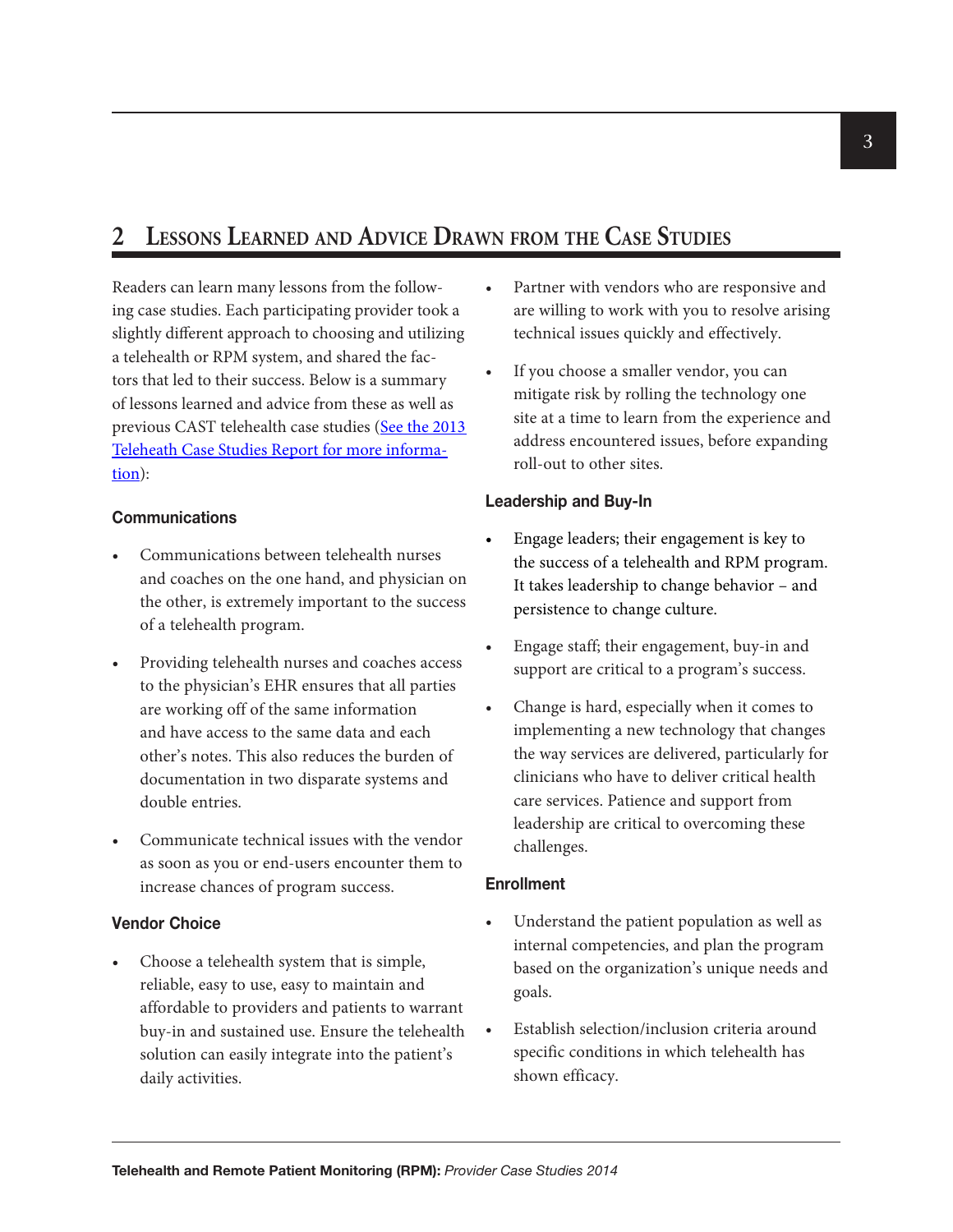- Focus on high-risk, high-cost patient populations, at least initially.
- Ensure all patients who qualify for telehealth are assigned at the time of intake, rather than later in the care episode.
- Ask a trusted clinician to provide an introduction to telehealth. Patient telehealth program enrollment is most effective when introduced by a trusted clinician.
- Streamline the hospital and skilled nursing discharge planning process to incorporate enrollment into a telehealth program.
- Create "scripts" that clinical and non-clinical staff can use to recruit participants to reduce patient confusion and ensure consistent messaging.

## **Education and Training**

- Work with the telehealth partner to develop a communication strategy regarding the benefits of the telehealth program for internal stakeholders and referral sources.
- Provide traditional clinical call center nurses with additional disease management education. Effective nurse communication training is vital to patient enrollment and engagement.
- Ensure that case managers and field staff understand the value of telehealth, including what is in it for them: reducing readmissions for their patients and better clinical care.
- Empower the patient with the knowledge of his or her own health readings. Patients want to be informed, active participants in their care program.
- Offer real-time education to patients during a teachable moment. This increases selfmanagement.
- Make sure the patient's primary care physician is educated about the program, so they can reinforce its value when the patient visits them in the office.

#### **Process Redesign and Improvement**

- Telehealth clearly impacts the efficacy of health care delivery at every point in the care continuum, providing the opportunity to reduce readmissions and improve the quality of patient care coordination. In nursing facilities, telehealth can transform the way nurses do their work and enable continuous improvement in quality and outcomes while containing costs. Consider how telehealth will change care processes and workflows, and redesign processes to take advantage of telehealth data in driving efficiencies and ongoing process improvements.
- When selecting a telehealth solution, take the integration of telehealth data into the electronic health record (EHR), which is not straightforward, into account. Partner with a vendor who not only implements interoperability standards, but is willing to work with others, like the EHR vendor.
- Work with the telehealth partner to establish a clinical program design that will have maximum clinical and financial impact.
- Make sure you have a process in place and measures to evaluate your programs success.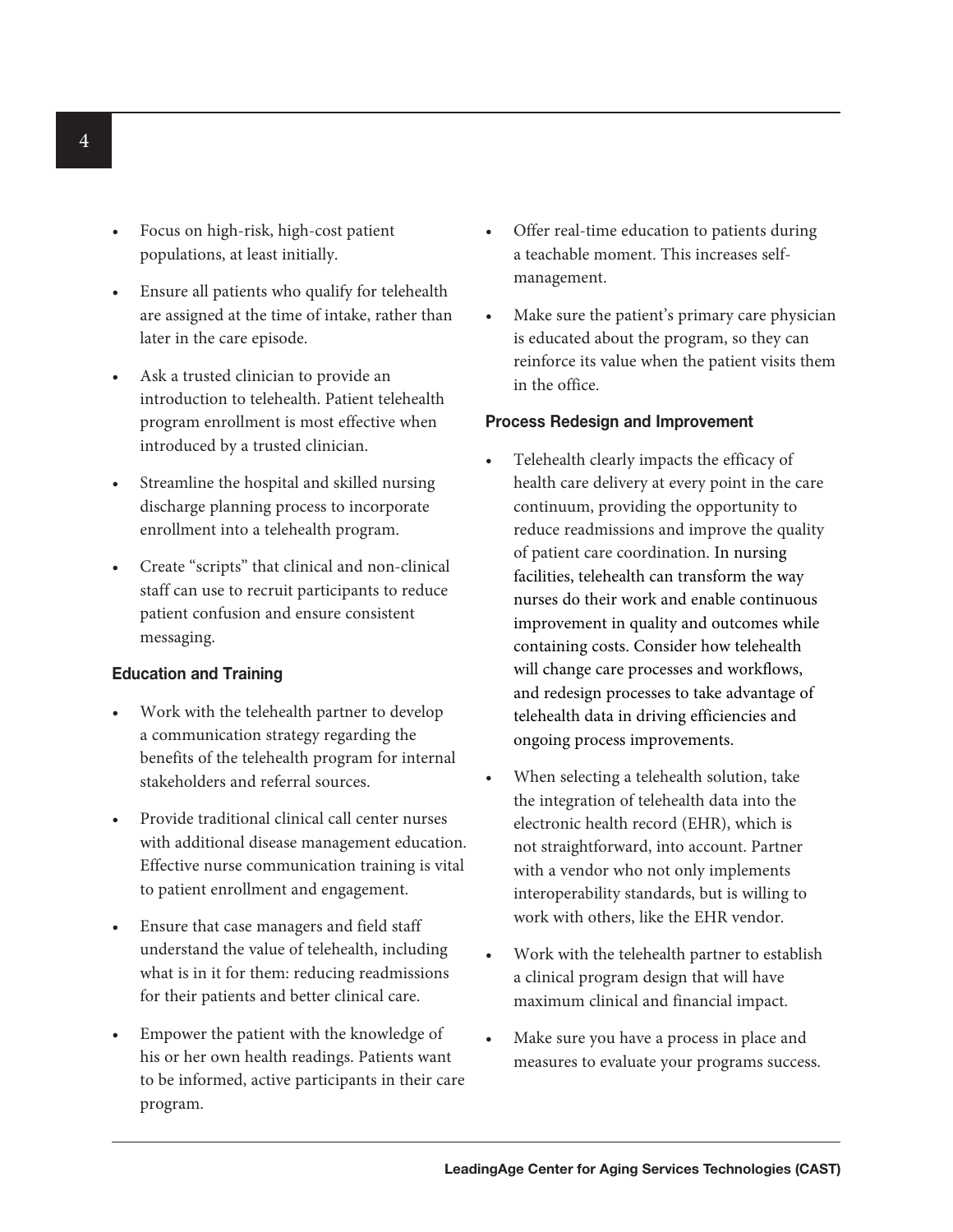- Telehealth technology is an enabling tool, not an end unto itself; focus on patient services versus telehealth equipment. Improving wound care or chronic disease management is a quality initiative, not an information technology initiative.
- Telemonitoring alone does not improve outcomes unless it is accompanied by an effective and active care management programs, including interdisciplinary services aimed at eliminating root causes of problems to alleviate them and reduce risk factors. Such services may include transportation, home visits, home care or home delivery of medications, for example.
- Multi-pronged approach may be necessary for some non-adherent patients who ignore telehealth nurse's advice to seek medical attention; such approaches may entail proactive outreach to the physician or family member.
- The connection between the clinical staff and the patient is critical to the success of the telehealth program. Integrate visits to the home into the clinical program to reinforce the importance of using the telehealth equipment to the patient.
- Share clinical outcome data with all applicable practitioners across the full care continuum. Analyze the data, along with the financial data, to validate system cost savings, and report regularly to the physician group and senior leadership.
- Establish physician pro re nata (PRN), as needed, orders for telehealth patients to maximize efficiency of monitoring.
- If managing the telehealth inventory, make sure to apply an organized approach to inventory management including signing the equipment in and out. Make sure the telehealth system allows inventory to easily move between patients. Ask telehealth partners for a process to effectively manage the equipment.

#### **Financial Data Matter**

- Understand your return on investment (ROI), collect and analyze the data that will demonstrate ROI.
- Develop business partner relationships.
- Partnership/collaboration with the organization's chief financial officer is important to collect and analyze financial data.

## **Planning and Looking Ahead**

- Plan to expand the program to a larger number of patients. Take into account the possibility of linking projects into partnerships with payers, hospitals, Patient-Centered Medical Homes and accountable care organizations (ACO).
- As health care organizations work to form integrated delivery networks or become ACOs in order to leverage a more streamlined health care model, the system-wide embrace of telehealth solutions as a communication bridge for the patient discharge process, can (quite literally) be the missing link.

The case studies presented here represent great examples of using telehealth and RPM products. Each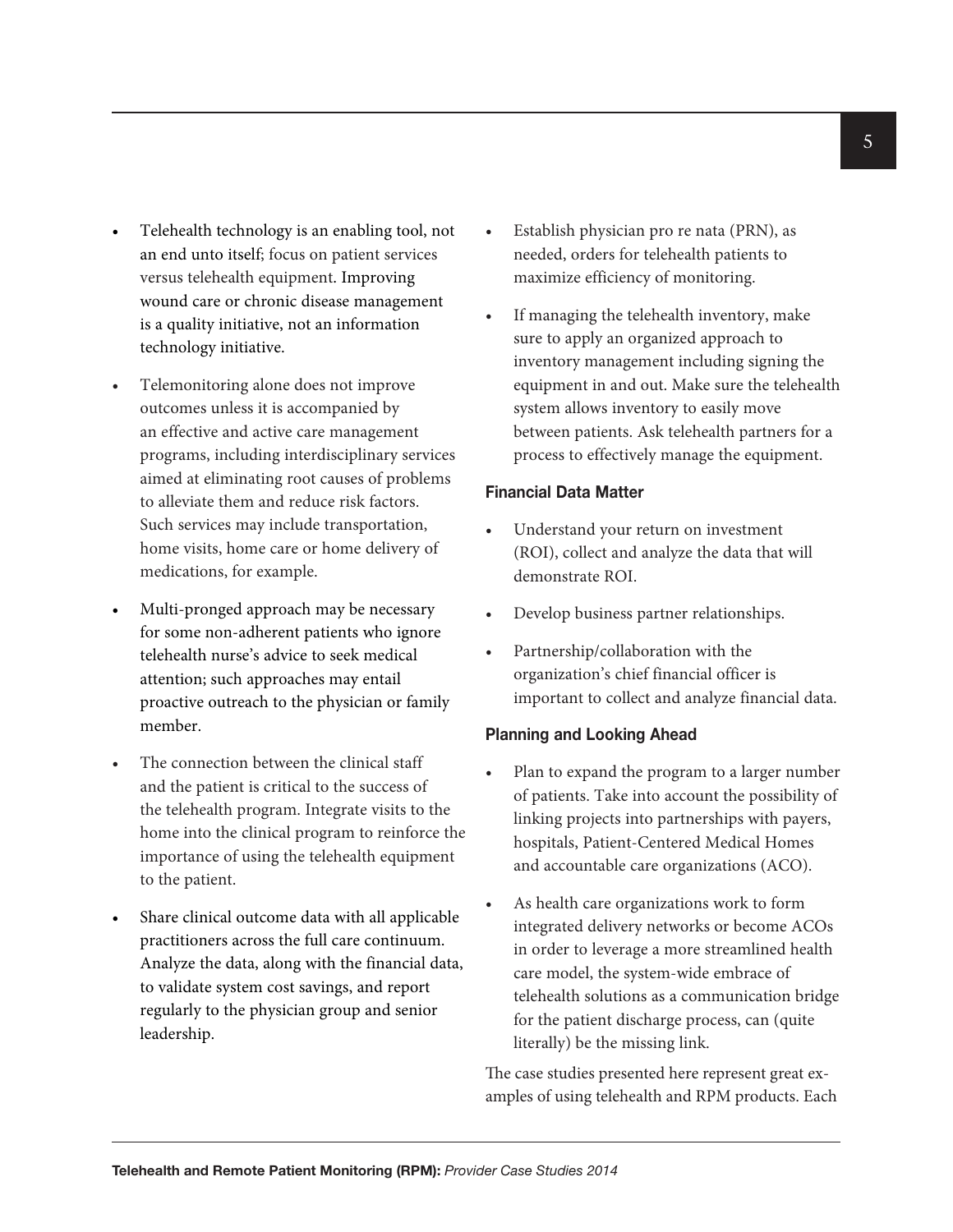case study demonstrates how using telehealth and RPM has impacted each organization, and in turn the care they provide. Building upon the experience of these organizations can help other providers write their own success stories and case studies.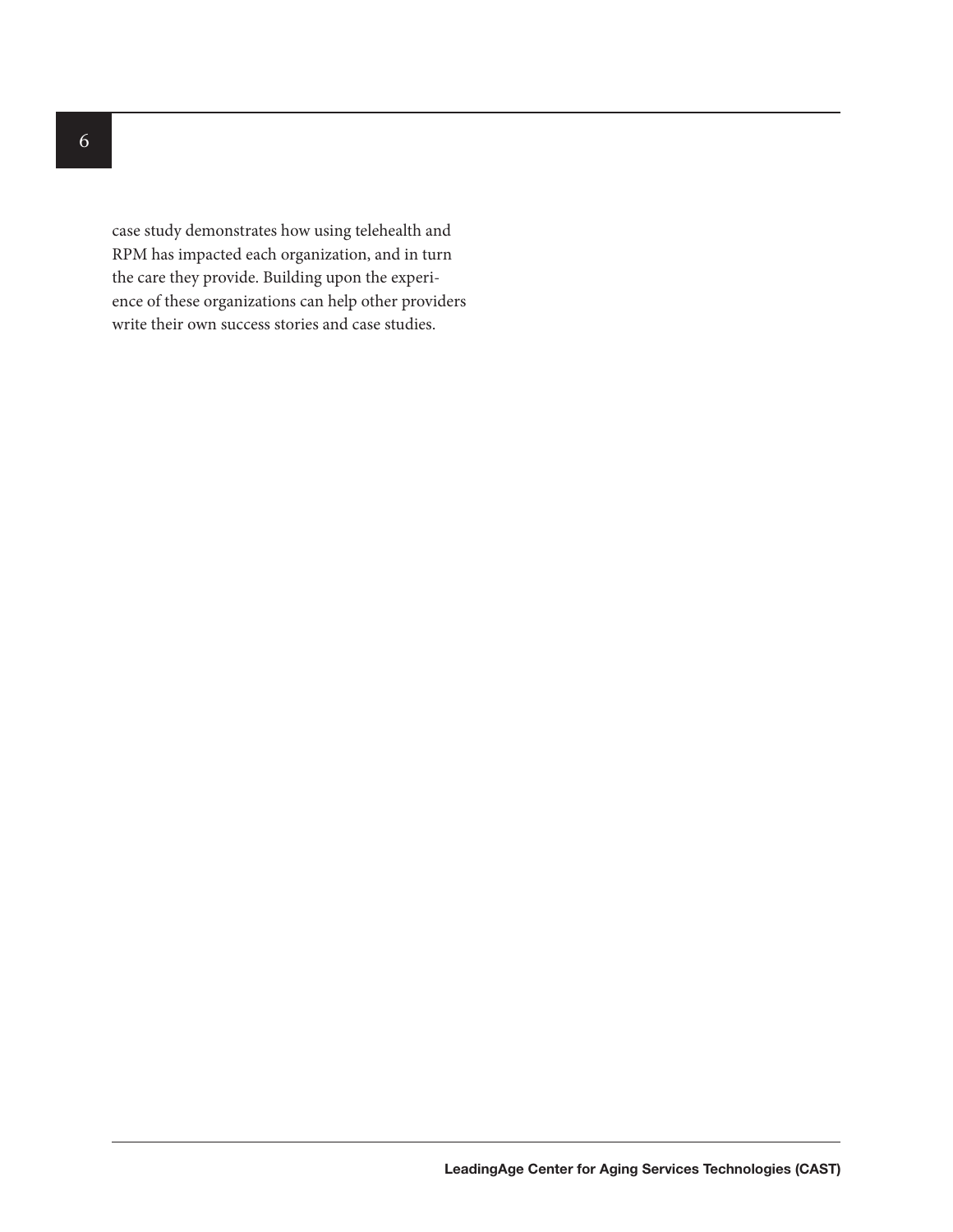# **3 Reducing Readmissions and Enhancing Medication Reconciliation in Long-Term Care through Telehealth Coupled with Coaching**

#### <sup>雷</sup>Franciscan **ST. FRANCIS HEALTH** Indianapolis  $^{\circ}$

# **3.1 Provider: Franciscan Visiting Nurses Service (VNS)**

**Contributors:** Michael Puskarich, VP, Finance, Franciscan VNS

# **Honeywell HomMed**

# **3.2 Vendor: Honeywell HomMed**

**Impacts and Benefits of Telehealth and Remote Patient Monitoring (RPM) in:**

- Health Outcomes (Blood Pressure, Blood Glucose, etc.)
- Quality of Life/Satisfaction with Care
- Hospitalization and Hospital Readmissions
- Cost of Care and Return on investment (ROI) to:
	- º Providers

# **Organization Type**

Home Health/Home Care

## **Organization Description**

Visiting Nurse Service at St. Francis opened its doors in 1913 to meet the needs of the community. In that first year, VNS assisted over 5,000 patients. VNS has now grown to serve 30 counties in central Indiana. VNS has also expanded the services offered to better meet the needs of the community. VNS is a full-service home health care organization, providing nursing, physical therapists, speech and occupational therapists, home care aides, social workers and dieticians all providing care under your doctor's guidance.

## **Project Description**

For hospitals and other care providers, including ACOs, the transition from fee-for-service (FFS) to value-based purchasing (VBP) has the potential to be bumpy, especially from a financial standpoint, because overall revenue has the likelihood of decreasing while hospitals work toward growing value-based reimbursement dollars. The key to succeeding through the transition time period, and beyond, is to continue to implement solutions that have the potential to cut costs while also identifying new sources of revenue, as was the case with Franciscan VNS.

# **Telehealth and RPM System Type**

Store and Forward: Biometric Remote Patient Monitoring (RPM)

## **Telehealth and RPM System Embodiment**

Single-User/Patient Home Base Unit and Single-User/Patient Mobile Unit.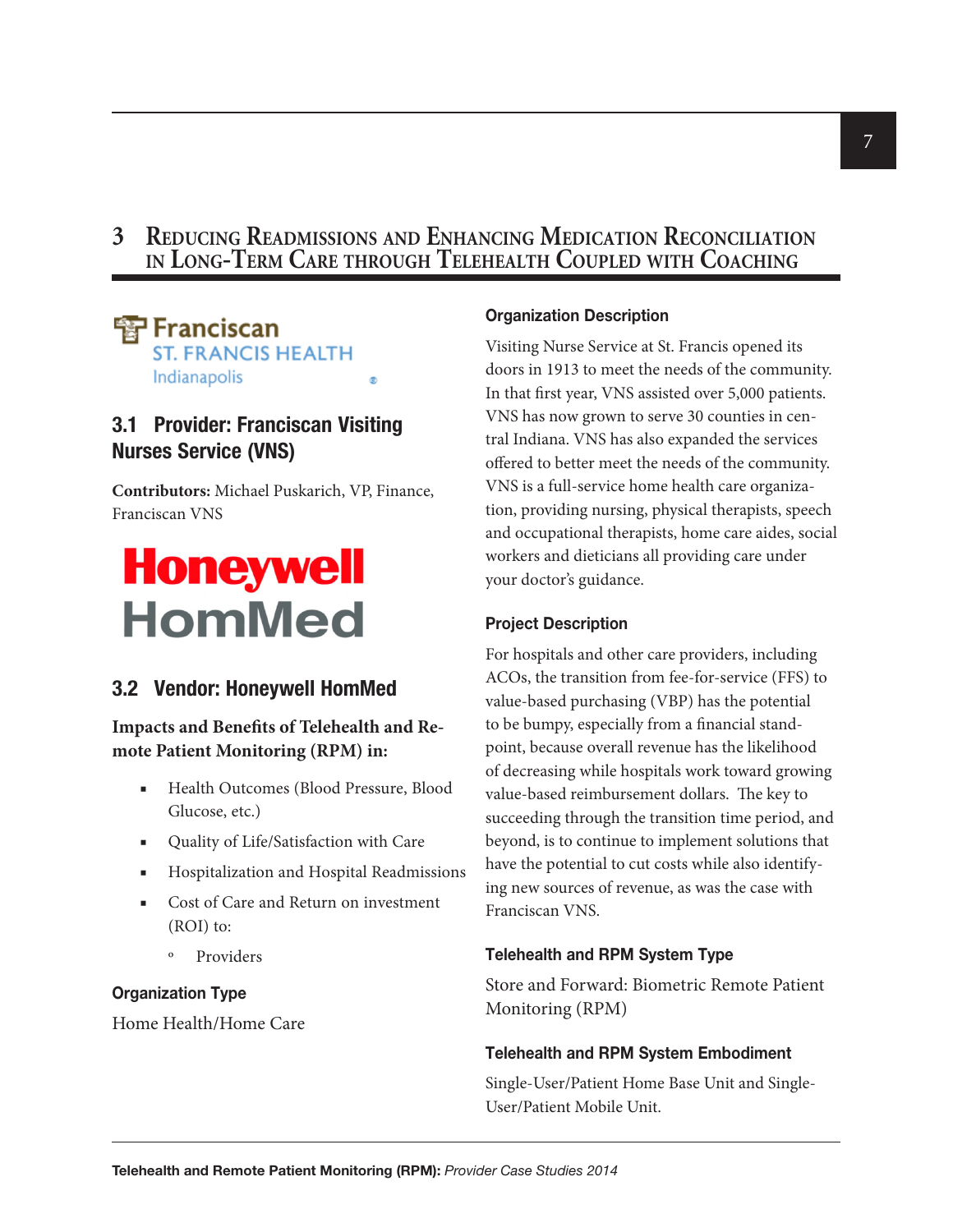#### **Business Model**

Affordable Care Act (ACA)-Related Opportunity, namely ACO.

With VBP requirements now in place, policy makers on Capitol Hill have recognized the potential of telehealth to streamline care across the continuum, and are working to make it more accessible for healthcare providers as part of the VBP transition process. The Telehealth Promotion Act (H.R. 6719) is poised to increase federal support and payments for telehealth services nationwide, while also proposing a series of improvements to existing Medicare and Medicaid programs to augment the role and impact of telemedicine.

Franciscan VNS was able to assist the ACOs it works with in the shift to VBP by looking at the pivotal inflection point where telehealth can make a positive financial gain by looking at the challenging areas, which are 1) optimizing new revenue streams and 2) tracking quality measures. These two areas, if managed correctly, can increase the possibility that these organizations can achieve shared cost savings.

Franciscan VNS was able to optimize new revenue streams through the new Coaching Program it implemented more than 18 months ago, and has addressed the other two challenges through the use of its telehealth program as well.

## **Achieving Shared Savings Bonuses through Cost-effective Care**

VBP contracts are in their infancy and most are structured according to a shared savings model that generally incentivizes providers to reduce spending for a defined patient population by offering them a percentage of any net savings they realize.

For example, today Medicare continues to reimburse health systems on a FFS basis, and at the end of the year, shared savings bonuses are calculated. Each provider is benchmarked against the rate of increase for the overall FFS population. If a hospital reduced cost (i.e. compared to the average FFS population) they qualify for a bonus, which is a percentage of the overall savings.

Telehealth solutions like the one used by Franciscan VNS are the perfect companion to hospitals and ACOs in this new world order because they have the same overarching goal: making healthcare delivery more efficient and cost-effective, while simultaneously increasing quality of patient care. This is accomplished through the reduction of avoidable readmissions by improving patient care transition through regular biometric monitoring with a remote device after a patient's hospital discharge. Furthermore, any change in a patient's health can be assessed by trained medical staff and addressed immediately.

#### **Tracking a Wide Variety of Quality Measures**

The value-based incentives and penalties also rely on quality measures to demonstrate healthcare providers are meeting quality standards and benefitting patients, in conjunction with cutting costs from the system. The financial incentives are intended to get physicians to work together and proactively intervene to keep patients healthy, rather than wait to treat them after their health has deteriorated, which traditional FFS payment methods encourage.

The 33 different ACO quality measures Medicare is currently tracking examine how well doctors coordinate with each other, whether patients receive appropriate preventive services, whether they suffer unnecessary harm and how patients experience their treatments.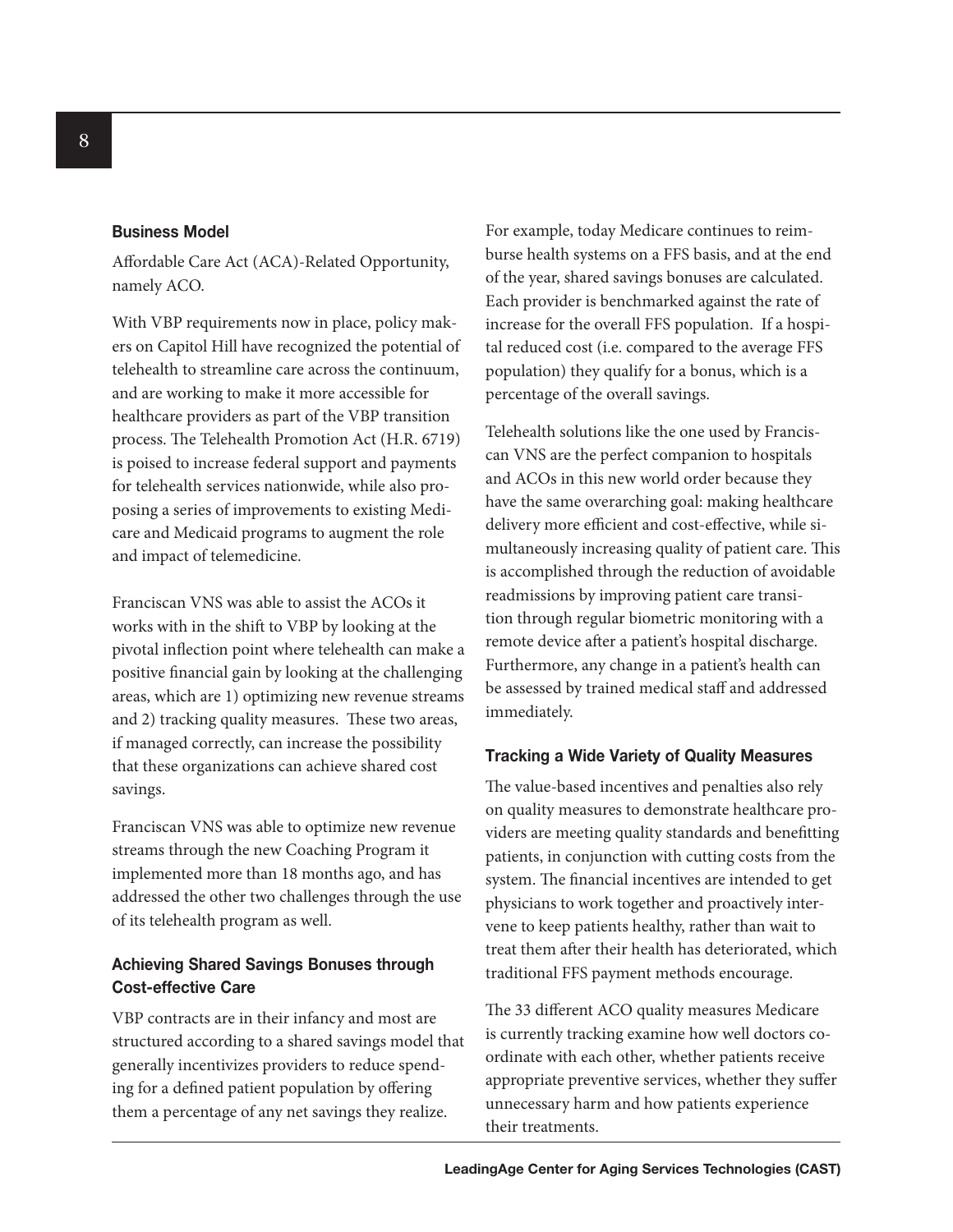While many hospitals and ACOs are grappling with the tools to track the new quality measures, there are technology solutions already on the market to help them. Many telehealth solutions feature back-end software support which allows healthcare providers to tie hard data points to the quality of care for each patient. Franciscan VNS uses Honeywell's LifeStream Management Suite to provide the analytical tools to track patient outcomes and patient case load for each care provider, as well as hospital admissions – and readmissions – based on patient diagnosis.

#### **Implementation Approach**

Franciscan VNS successfully provided a reduction in overall hospital readmission rates through traditional telehealth services (it boasts readmission rates that typically hover well below 10 percent – well below the national average that is close to 20 percent).

By using its expertise with remote patient monitoring (RPM), it was also able to identify and implement a new program that created a new revenue stream for the Alliance: the Patient Health Coaching Program.

The Coaching Program, a joint effort between Franciscan VNS and a physician-based ACO, aims to impact the long-term health of patients with chronic conditions, who traditionally do not qualify for home health services but are typically the most expensive to care for in the hospital.

The Coaching Program was designed to provide the right level of education to patients to empower them to take the management of their healthcare into their own hands and improve their overall health prognosis long-term. This is accomplished through four areas of emphasis:

- Creating a Personal Health Record (PHR) to improve communication across the care continuum;
- Identifying Red Flags to provide early intervention points and notification for the patient and telehealth nurses;
- Implementation of a Medication Reconciliation and Self-Management process involving the patient, the patient's Program coach and his or her physician, to ensure full patient understanding of prescribed medications; and
- Preparing patients to be actively involved in their care during any follow-up visits that may occur.

The physicians, telehealth and home health nurses involved in the Program use Honeywell's Genesis DM and Genesis Touch RPM devices to monitor the health status of their enrolled patients, and track the progress of health throughout the duration of the patient's participation in the Program using Honeywell's analytic software.

#### **Outcomes**

Results from Franciscan VNS indicate that Coaching Program had high rates of success from costsavings and quality of care standpoints:

- An average readmission rate of five percent;
- Medication reconciliation rates in the high 40 percent range; and
- A 95 percent patient retention rate in the Program since its inception due to a high rate of patient satisfaction.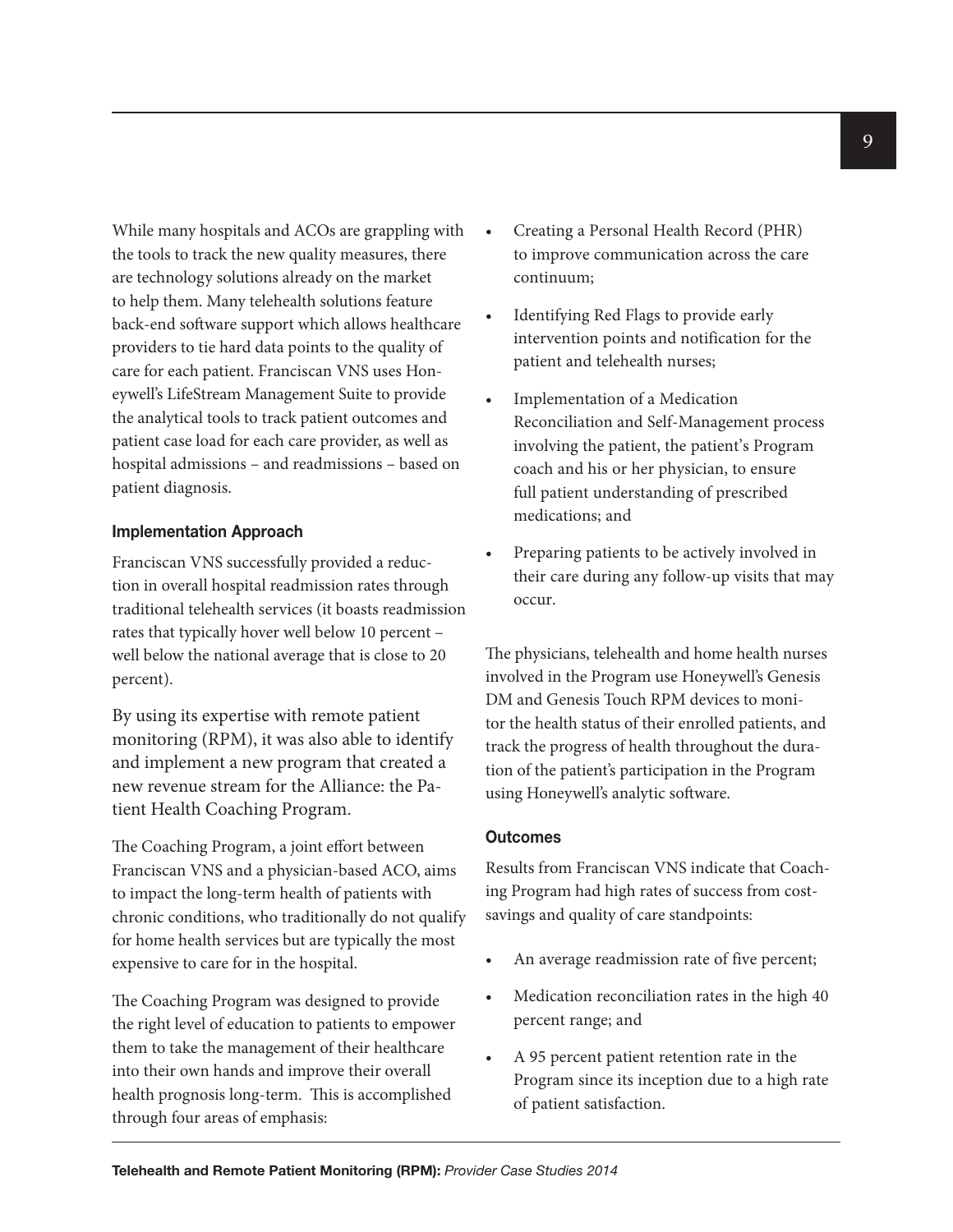Patients have also reported life changes based on the results they observed every day through their RPM devices. For example, diabetes and CHF patients have increased their level of exercise and decreased their daily caloric intake to keep weight down and heart-healthy activities up, underscoring the long-term objective of the program.

#### **Challenges and Pitfalls to Avoid**

Two of the biggest challenges Franciscan VNS had to address within the first six months of Coaching Program implementation involved aspects related to communication:

- The first embodied "selling" involvement in the Program to prospective patients;
- The second required creating a system to foster communication between coaches and the patient physicians.

For prospective patients, the ability to be part of the coaching program free of charge seemed too good to be true and they were skeptical of its validity, and as a result, Franciscan VNS Program staff had to design a way to reassure them that despite the lack of cost associated with the Program, it was indeed a hospital system-certified program.

The initial process between patient coaches and patient physician offices involved the coaches placing a call to the physician offices and then relying on the physician's staff to make updates to the patient's record – a process that very quickly became cumbersome to all parties.

#### **Lessons Learned**

To address the challenges that arose, Franciscan VNS utilized the same team approach they used in the creation of the program: they worked with the ACO physicians to create better process flows around the issues.

For patients, they worked in tandem with physicians to create "scripts" that both the physicians and coaches could use to talk to prospective Program patients. The scripts ensured all parties were on the same page, and that the patient was receiving the same information from multiple care parties – ensuring there was consistency around presentation and underlining the validity of the Program.

To address communication issues between the Program coaches and physicians' offices, they worked together to provide enhanced access to existing physician IT systems, which allowed the coaches to enter patient information directly into the patient record. This saved the physician's staff time and allowed coaches to have access to a more robust view of patient health – allowing them to better prepare patients for physician interaction.

#### **Advice to Share with Others**

Data is needed to: 1) truly understand the population you serve, 2) assess the organization's competencies, and 3) analyze the level of program success.

To address that necessity, 70 percent of the patients enrolled in the Franciscan VNS Patient Health Coaching Program are monitored via RPM daily, and their health results are compared against not only the general population of patients in the Franciscan Alliance system, but against patients using traditional telehealth monitoring following hospital discharge. Data is tracked month by month for comparative purposes, as well as year by year.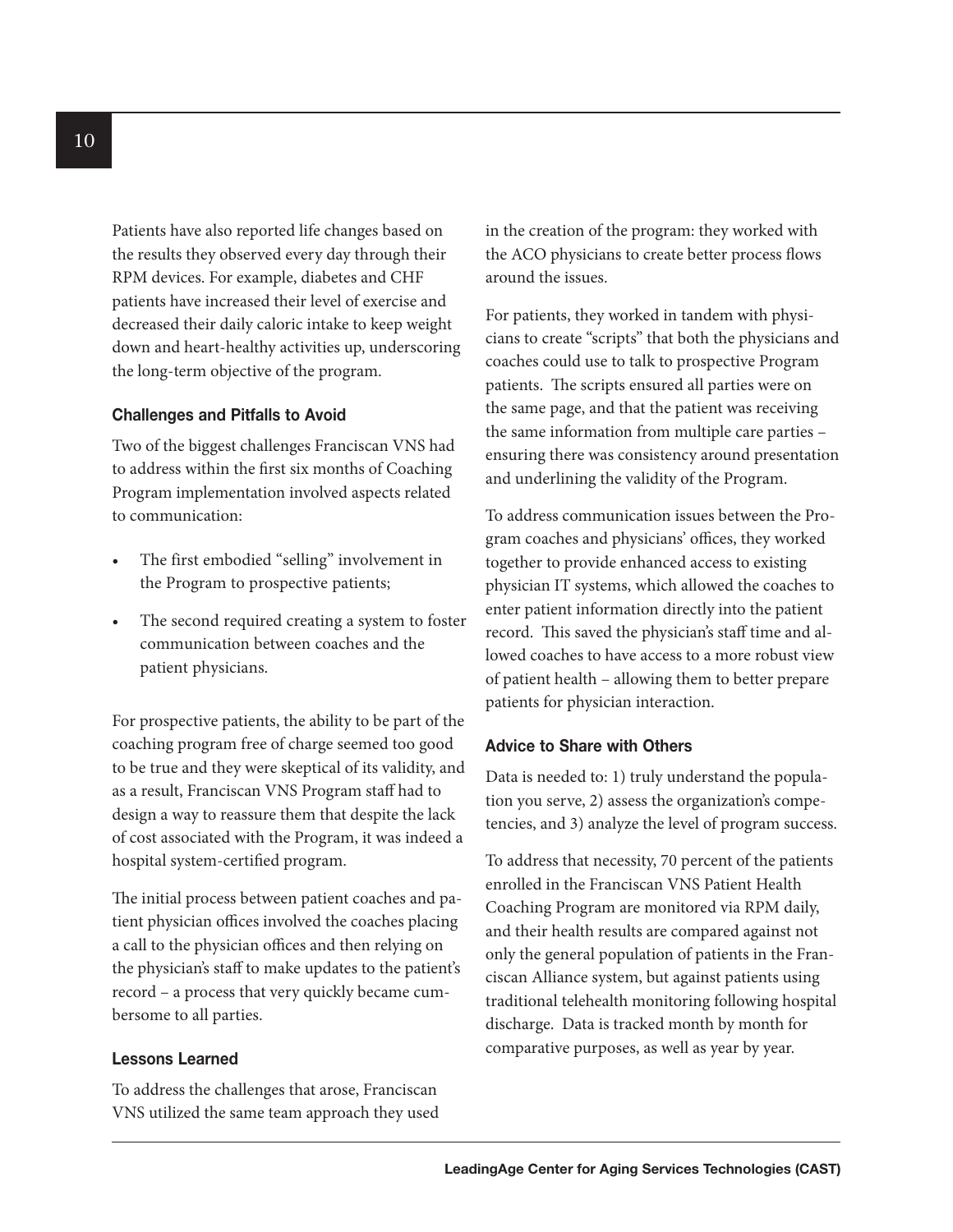# **4 The Value Proposition for Real-Time Analytics in Telemonitoring Systems**



# **4.1 Provider: iTelehealth Inc.**

**Contributor:** Loretta Schlachta-Fairchild, PhD, FACHE, Lt Col (Army Ret.)



# **4.2 Vendor: SilverSphere**

**Impacts and Benefits of Telehealth and Remote Patient Monitoring (RPM) in:**

- Health Outcomes
- Staff Efficiencies
- Quality of Life/Satisfaction with Care

## **Organization Type**

Home Health/Home Care

#### **Other Partners**

Florida State University, Cognitive Psychology Program Providence Hospital, Washington, D.C.

#### **Organization Description**

iTelehealth is an advisory firm that helps health care providers implement telehealth, mhealth and bioinformatics programs. Its CEO, Dr. Loretta Schlachta-Fairchild, PhD, FACHE, Lt Col (Army ret.), is a registered nurse with more than 25 years' experience in telehealth, telemedicine and telenursing. Before founding iTelehealth, she was COO of Strategic Monitored Services, an early adopter of home telehealth technology in disease management. Dr. Schlachta-Fairchild developed the International Competencies for Telenursing for the International Council of Nurses, after surveying more than 700 telenurses from 30 countries. She also served as Principal Investigator for the 2000 U.S. Telenursing Role Study, a web-based study of nurses' roles in telemedicine in the U.S. Before retiring from the U.S. Army, Dr. Schlachta-Fairchild served as Clinical Director of Telemedicine for the U.S. Department of Defense Telemedicine Testbed and as Principal Investigator and Project Director for the U.S. Army's Electronic Housecall program.

#### **Project Description**

This case study shares some observations that suggest how real-time data analytics may improve remote patient care and support more scalable telemonitoring operations. The observations are a part of an ongoing research study sponsored by the National Institutes of Health's (NIH) National Institute on Aging, which involves adults ages 65 and older using Silversphere's Bios – in-home health, a telemonitoring solution powered by AFrame Digital. Working directly with the subjects (patients) and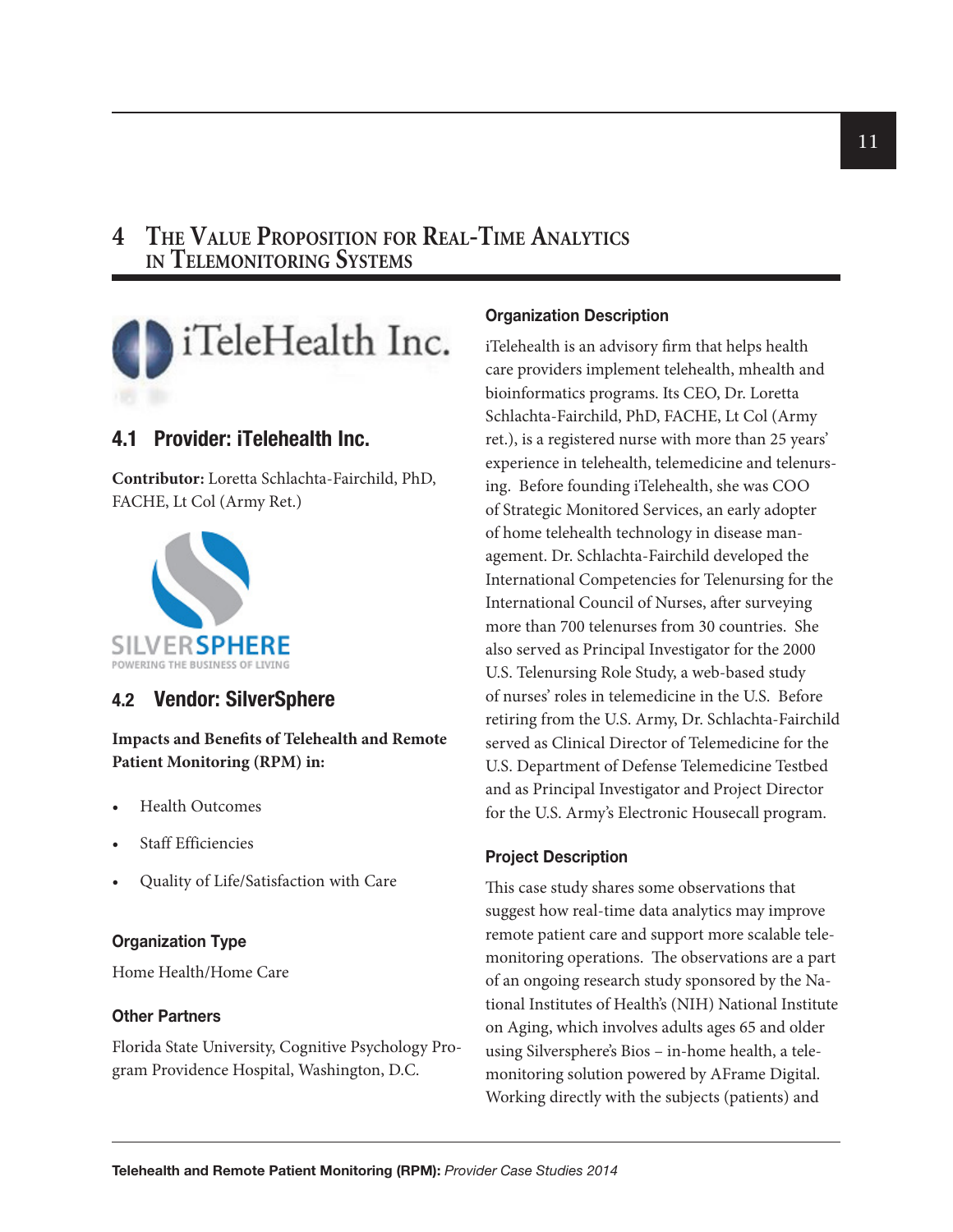the technology, and having worked with many types of remote monitoring technologies, the nursing staff have been able to fully compare this telemonitoring system with other remote patient monitoring solutions. Furthermore, they had the opportunity to observe the role of real-time data analytics and activity trending in telemonitoring platforms.

#### **Telehealth and RPM System Types**

Store and Forward: Biometric Remote Patient Monitoring

Real-Time Biometric Remote Patient Monitoring

#### **Telehealth and RPM System Embodiment**

Single-User/Patient Home Base Unit

Single-User/Patient Mobile/Wearable Unit

#### **Business Model**

The NIH study follows a protocol that resembles the direct patient monitoring portion of chronic disease or post-acute remote monitoring programs. The same protocol would be appropriate for valuebased payment arrangements and population health management. In an operational implementation, the protocol would also include interdisciplinary services from a care management team to address significant alerts and remove health barriers identified while monitoring an individual.

## **Implementation Approach**

For a six-month period, older adults regardless of gender were asked to measure their weight, blood pressure and heart rate at least once a day using digital wireless measurement devices in their home. A total of 60 participants were included in the study, of whom 40 had congestive heart failure and

20 were monitored while the remaining 20 served as a control group. Finally, we had a group of 20 individuals without congestive heart failure who were monitored to provide negative control. Key inclusion criteria included minimum ages of 65 years and 50 years, based the absence or presence of heart failure, respectively. Individuals not living independently in their own home or retirement community were excluded from the study. Alerts were generated when predetermined thresholds for each parameter were exceeded. Unlike other systems, participants were also asked to wear a wireless wristwatch 24/7 activity tracker continuously, press a button on the activity tracker whenever they take a key agreed-upon medication, and answer a rotating daily survey using a mobile application on a tablet device. All of these data, including activity data gathered inside the home, along with skin temperature, ambient temperature, and location within the home, were automatically sent in real-time to the cloud-based telemonitoring system. In addition, skin temperature and activity data gathered via the wristwatch tracker outside the home were stored and automatically forwarded to the cloud-based telemonitoring system when the participant returns home.

Nurses remotely received and securely viewed telemonitoring data, and initiated appropriate action based on data and presenting symptoms using medically approved standing orders and within nursing's scope of practice. An action might be initiated in response to a mobile alert, following a nurse's weekly review of patient remote monitoring data, or after a phone call or once-a-month home visit with a study participant. The telenurse also personalized education and care based on individual need and the medical diagnoses of the treating physician.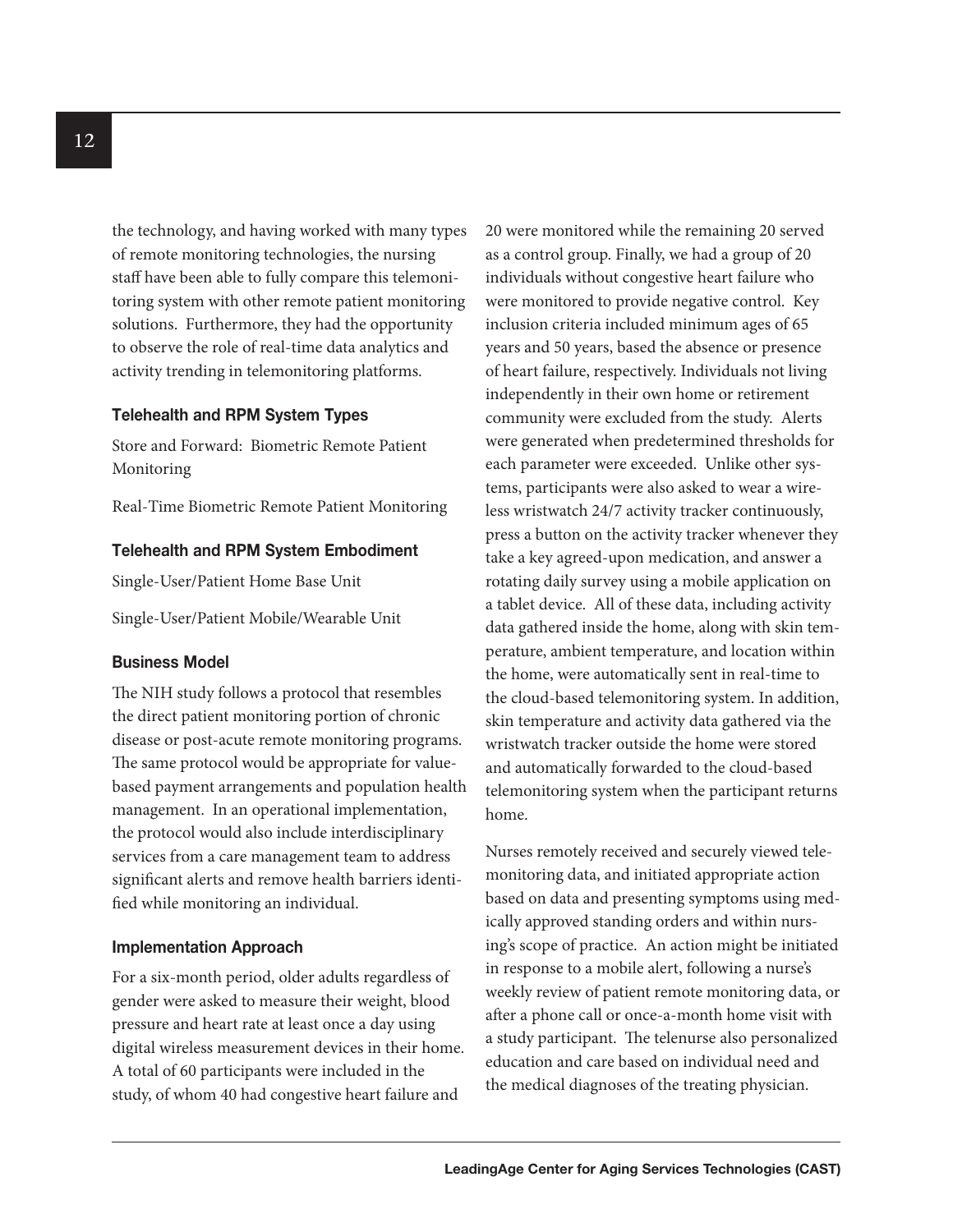In this study, the telenurse did not contact the treating physician. Instead, all communications were made directly with the study participants or members of their family or household, to engage them more actively in their own health and help them interact with the health system appropriately, such as by scheduling office visits and recognizing signs when they should call their physician or seek urgent or emergency care.

#### **Outcomes**

**Staff Efficiencies:** The most compelling observation with regard to using this telemonitoring system is the way it used real-time analytics to bring staff clinically actionable data. Instead of having staff constantly review incoming patient data, compare those to prior data, and try to spot worrisome trends or values – as a clinician would ordinarily do; the system does it automatically, and in realtime as the data come in. When staff get an alert by "exception", they know which data they need to evaluate a patient's condition and hopefully make a difference in health outcomes. This saves staff a considerable amount of time.

Another time-saver is the way staff manage alerts using a smartphone. Staff choose to receive alerts as emails or text messages so they can maintain situational awareness without being tethered to their computer. They don't necessarily need to act on every alert immediately, but they can call the patient right away if needed. When a staff member speaks with a study participant, they might ask, "Can you think of any reasons why your blood pressure just spiked?" Sometimes, if a patient forgets to take a medication, they ask him (or her) to take his medication and then check the vitals again in an hour. If staff don't get an alert, they can be assured the patient has taken the medication to manage his (or her) blood pressure. And if staff want to be certain, they can use their smartphone to look up the timestamp for the most recent measurements taken.

About once a week, staff log into CareStation, a secure, HIPAA-compliant web-based portal accessed through Silversphere's Stratos management console to review patient data. Graphically rendered Wellness Indicators in CareStation give staff an immediate, understandable grasp of how well each patient is doing based on his or her own baseline trends and customizable target values. As shown in a screenshot depicting hypothetical participant's data below, a shaded region on the graded red-yellowgreen indicator bar represents a person's individualized baseline range. The arrow and numeric value tell the clinician how well the person is currently doing relative to his or her baseline.

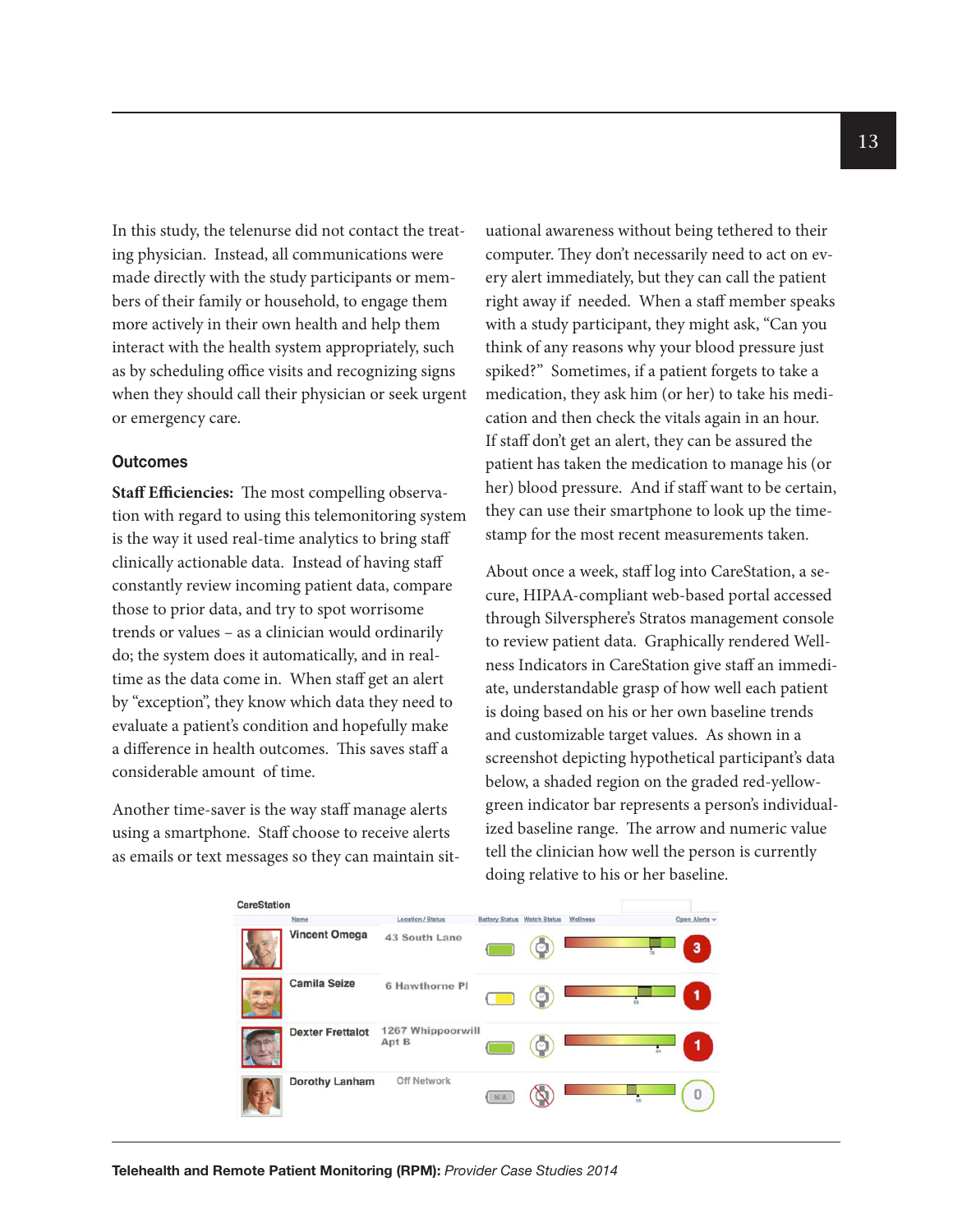In CareStation, the patient panel is automatically ordered by greatest number of open alerts, but staff can also sort patients based on current wellness values that fall most below individual wellness baselines. These tools help staff prioritize patients that are in most need of attention. If staff want to drill down further, they click on a patient to see his or her home page, and from there can click on different tabs to look at composite trends for different dimensions of wellness – for example, Activity, Physical Measurements, Stability, or Self-Assessments – then click another tab to review charts, tables and trend lines.

**Health Outcomes:** Before identifying positive clinical outcomes from a telemonitoring program, it is helpful to validate whether a particular telemonitoring system will actually be used by its targeted population groups. At the 2014 American Telemedicine Association (ATA) Annual Meeting, our research team reported that the wristwatch-based activity tracker used in the study was worn 76% of the time by a sample of 'healthy' older adults ages 65 and older during the six month period they were being monitored, including nighttime. Additionally, we reported that subjects in this sample checked their weight, blood pressure, and heart rate once a day about 85% of the time. These findings suggest that telemonitoring systems will be used by older adult populations. Quality of Life and Satisfaction with Care were not specifically measured, but some study participants wanted to share their data with their treating physicians. Others reported being motivated by their Wellness Indicator values to change behaviors; for example, by increasing their activity and/or improving their diet. These Wellness Indicators are displayed on the tablet application used when answering their daily surveys.

We can conclude from this study that data-driven decision support tools can illuminate clinically actionable acute problems and contribute to the delivery of more effective care. The addition of real-time data analytics and targeted exception alerting—in a telemonitoring system that at-risk patient populations will use, and which will enable telenurses to support a larger patient population—enables more proactive and timely interventions by an interdisciplinary care team to ultimately improve patient outcomes and decrease health costs.

## **Challenges and Pitfalls to Avoid, Lessons Learned and Advice to Share with Others**

Initially, we encountered difficulty with the telemonitoring system's cellular gateways because of frequent software updates pushed by the carrier, which required the gateway to be power-cycled by the patient/participant. This issue was alleviated by swapping out the cellular gateway devices for different ones. Some participants reported that it was difficult to make their selections to survey questions on the patient application, so feedback was provided to AFrame Digital to increase the blank space around each multiple choice answers to a question. But these were fairly isolated challenges.

The far greater challenges arise out of what telemonitoring does well. When a telemonitoring system works well, it helps identify barriers to care and risk factors, such as transportation issues, low activity, low medication adherence, and dietary habits. To avoid confounding factors, this particular study was designed without additional care management or interdisciplinary services, which are designed to help overcome these barriers and help patients reduce risk factors. Consequently, our efforts to reduce risk factors were limited to nursing advice, education and support. In a clinical setting,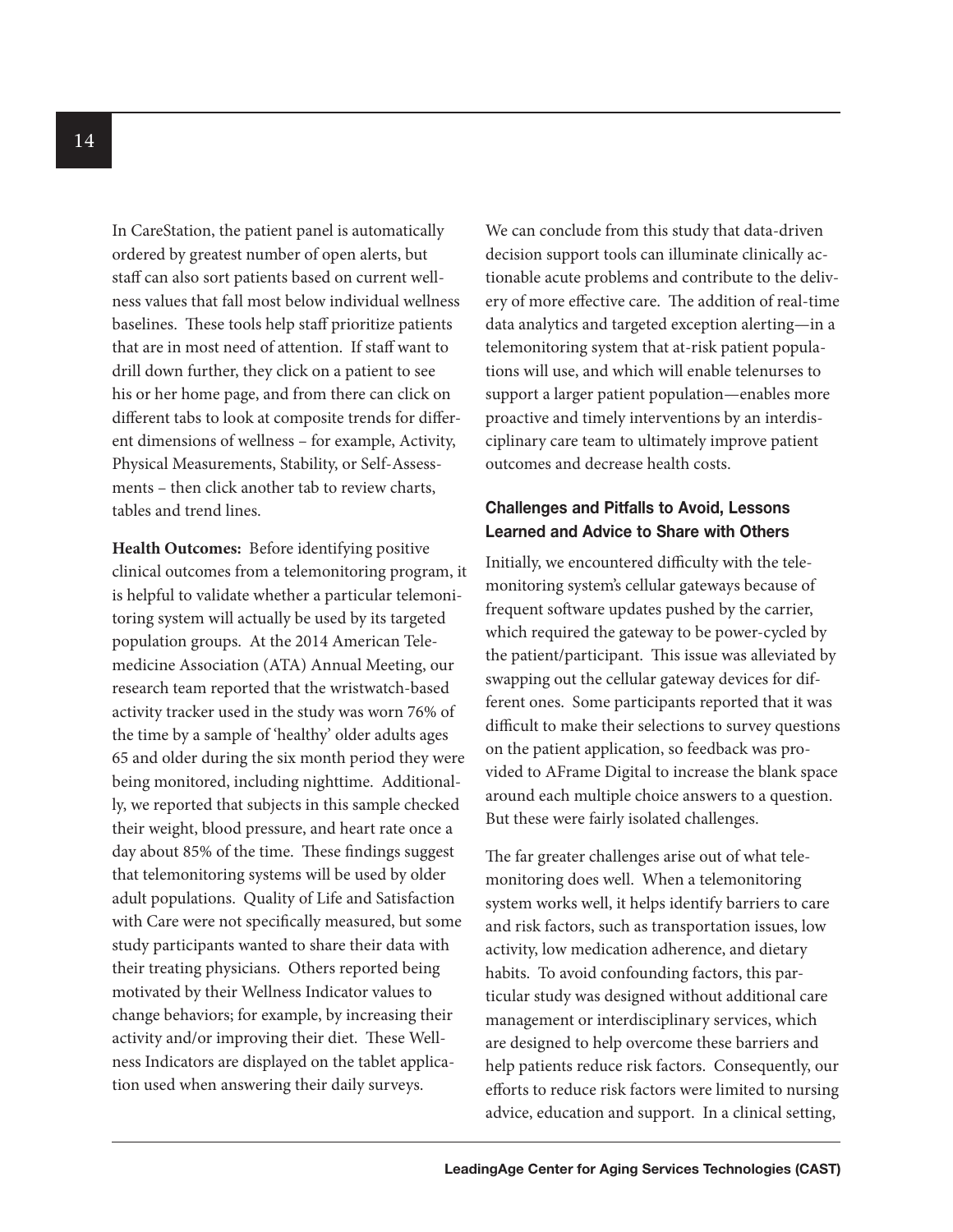a telemonitoring program should be accompanied by care management and interdisciplinary services.

To illustrate the point, we relate a story of one of the study participants who suffered a minor stroke about four months after entering the study program. The telemonitoring system worked as designed: she was compliant about using the monitoring equipment, evidenced by a steady stream of trended data and alertable exceptions throughout the period leading up to her stroke. Based on these health data, which staff knew about because of the effectiveness of the telemonitoring system, they repeatedly asked her to contact her doctor or seek further medical care, but she ignored these recommendations. Staff also provided education and support on multiple occasions to help her increase her physical activity, follow her medication regimen, and reduce salt intake, but these efforts were unavailing. After her stroke, she said:

"I should have gone to the doctor when you told me over and over that my [blood] pressure was too high, but I thought I would be okay because it always runs high….I should have listened to you and gone to the doctor, and maybe this [stroke] wouldn't have happened."

Telemonitoring alone cannot overcome:

1. Noncompliance/Nonadherence. This individual ignored repeated nursing advice to call her doctor or seek further medical care. Her responses included: "Yes, I'll call my doctor", "Yes, I'll tell the doctor at my next scheduled appointment" or "[my blood pressure] is fine. I've had high blood pressure before and it always goes down when I take my medication." She also ignored repeated reminders to reduce salt intake. A multipronged approach is sometimes needed to help patients accept the severity of their condition, and adhere to clinical recommendations.

2. Transportation Barriers. One of the study participants uses a wheelchair. Her limited mobility made transportation to a doctor's office difficult. Having transportation readily available might have facilitated going to the doctor and receiving preventive clinical care.

While interdisciplinary services can help overcome barriers, it's important to consider that this patient's participation in the study may have actually saved her from having a more severe stroke. Staff visited the patient twice after she returned home from rehabilitation following her stroke. Except for very mild weakness in one of her arms, she still had the same functional abilities as before. It is possible that she took her medications more often than she would have if she had not been telemonitored. Maybe she avoided a deadly stroke because of staff phone calls calling attention to her high blood pressure, their instructions to take her medication and/ or because she was looking at her blood pressure readings every day. Even the additional mindfulness of actively participating in her own health on a daily basis might have influenced why she only had a mild stroke. Her participation in this study may help her become more compliant with clinical recommendations to avoid more strokes in the future. For this particular case, we can only speculate.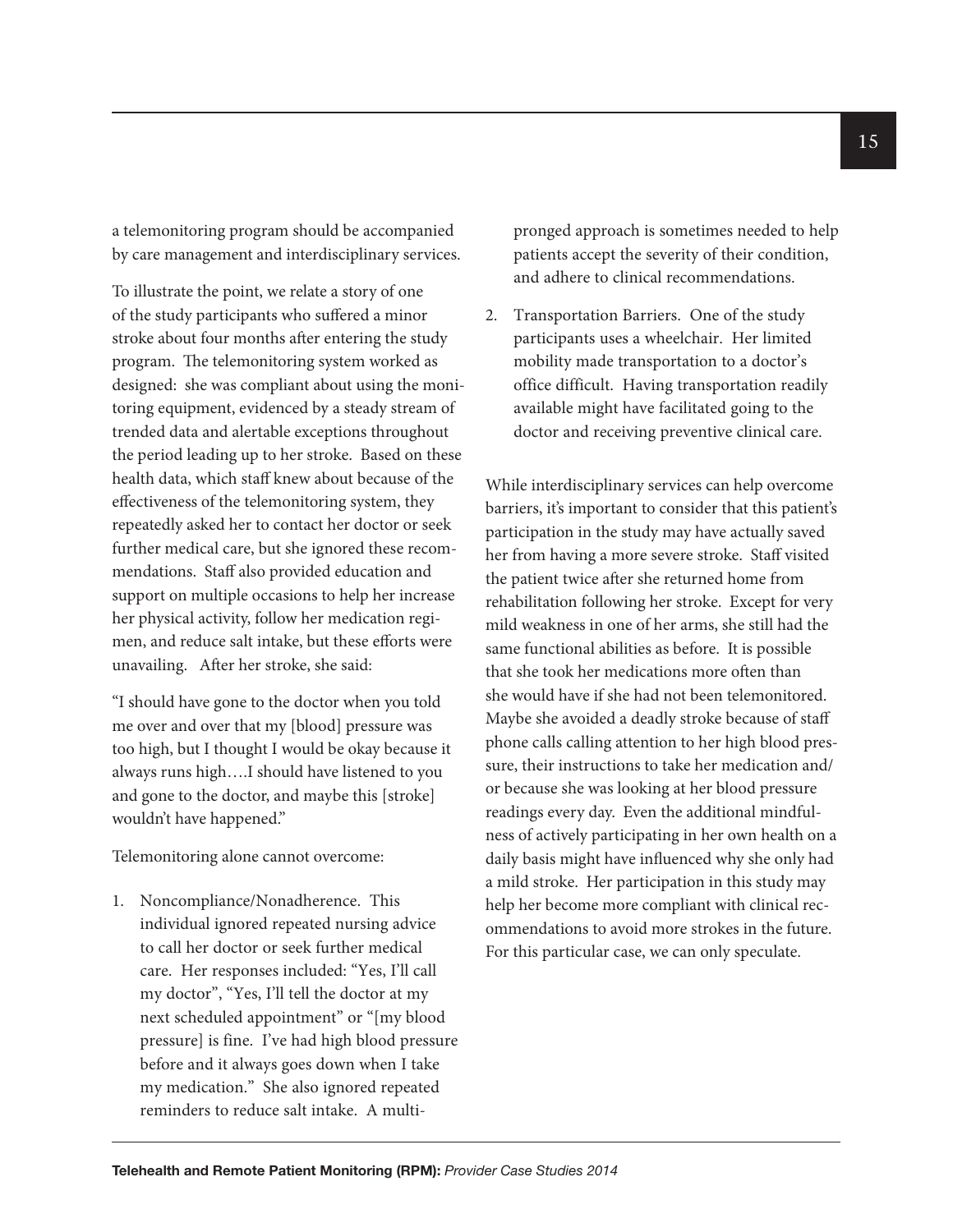# **5 The Value of Real-Time Monitoring for a PACE in Congregate Setting**



# **5.1 Provider: Lutheran SeniorLife**

**Contributor**: George M. Brett, MD, Medical Director



# **5.2 Vendor: AFrame Digital**

**Impacts and Benefits of Telehealth and Remote Patient Monitoring (RPM) in:**

- **Health Outcomes**
- Staff Efficiencies
- Quality of Life/Satisfaction with Care

# **Organization Type**

Housing with Services, Home Health/Home Care, Adult Day Care/Senior Centers, Program for All-Inclusive Care (PACE)

# **Other Partners**

Unified Alerts

# **Organization Description**

Lutheran Senior Life (LSL) is a faith-based social services organization that serves more than 2,000 seniors annually in western Pennsylvania, a region with one of the nation's highest concentrations of elderly adults. Some of these services are provided through a model of care known as a Program for All-Inclusive Care for the Elderly ("PACE", although in Pennsylvania, PACE is formally known as Living Independently for the Elderly, or "LIFE").

## **Project Description**

LSL devised a senior housing program to reduce placements of its LIFE participants in skilled nursing facilities (SNFs) and enable safe transitions of skilled nursing residents to independent apartments. LSL relies on remote monitoring technologies to enable 24/7 on-site coverage and real time situational awareness and decision support for remote members of the LIFE care team.

# **Telehealth and RPM System Types**

Real-Time Remote Patient Monitoring

Telehealth and RPM System Embodiment: Multi-User/Patient Mobile/Wearable Unit

# **Business Model**

Under a PACE model, a sponsoring organization like LSL accepts Medicaid capitated payments and risk-adjusted capitated Medicare Part A, B and D payments in exchange for providing all-inclusive care to frail elderly participants. That care includes delivery of institutional or community-based long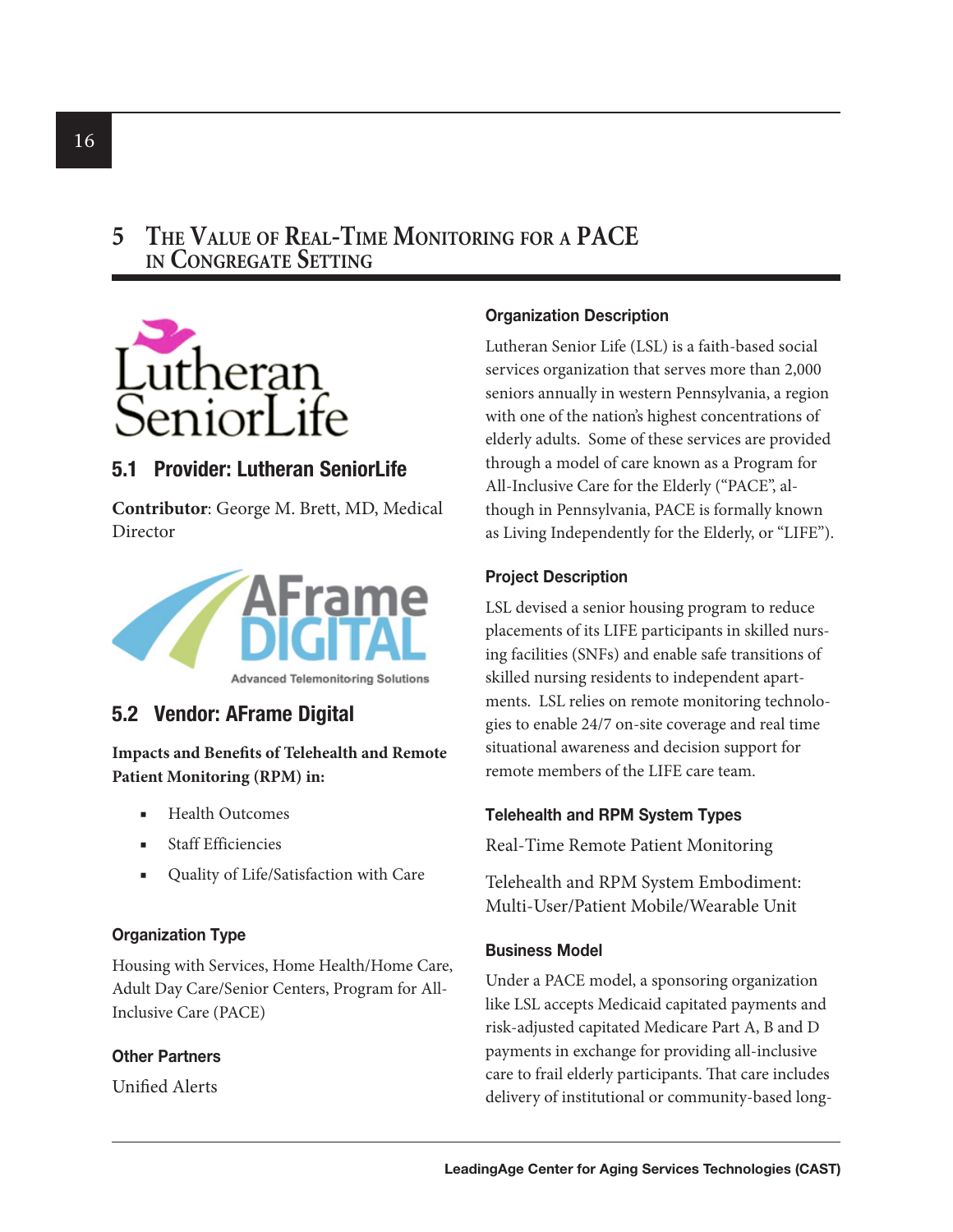term care services, such as those presented in this case study.

#### **Implementation Approach**

Whenever feasible, LSL helps its LIFE participants live independently in their own homes, with family members or with foster families drawn from the Lutheran community. When, due to burnout or a change in health status, for example, the primary caregiver can no longer provide on-site care and supervision to a LIFE participant, Pennsylvania law requires LIFE participants to be placed in a skilled nursing facility, or SNF. By state law, they cannot be transitioned to assisted living facilities. SNF placements are undesirable for a number of reasons. Examples include the following:

- Many LIFE participants may only need a level of supervision and support provided by assisted living rather than the higher level of care provided by a SNF.
- Transfers to a SNF are traumatic for the individuals. They lose a significant degree of independence by moving to the more restrictive clinical setting. They also lose a significant portion of their disability benefits or other income, since Pennsylvania (like many states) requires Medicaid beneficiaries to contribute most of their income to the cost of long term care in a SNF.

In 2011, LSL implemented a care model that now helps about 40 LIFE participants live independently in the community even though they no longer live with a family caregiver. To implement this model, LSL has refurbished clusters of federally-subsidized apartments, which includes placing an easy-to-install wireless network throughout all the apartments and common areas. Residents wear a lightweight and discreet wristwatch monitor, which interacts with the wireless network to provide continuous, real-time remote activity, sleep and fall monitoring, and early response to requests for help or other situations that pose a risk to their safety. The local wireless network connects over the internet to AFrame Digital's cloud-based telemonitoring platform, which generates targeted mobile alerts and provides real-time data to on-site and remote members of our care team.

As LIFE participants, the residents receive the same services available to all LIFE participants, including transportation on most days of the week to LSL's senior day center. In addition, they receive:

- One on-site certified nursing assistant (CNA), 24 hours a day, 7 days a week, who divides his or her time helping different residents with meals, laundry, dressing, housekeeping and other activities of daily living.
- A combination of meals-on-wheels and/or nutritious meals delivered by family members.
- Two visits per day by home health nurses to administer medication.

On-site 24/7 coverage by a CNA is an important component of our aging-in-place model. The CNA on-duty is our first-responder to "priority" alerts generated by the telemonitoring system. If a resident falls or presses the Help Requested button on the watch monitor, the on-duty CNA receives an alert on a mobile device.

We gather vitals data from these residents during their almost-daily visits to the senior day center,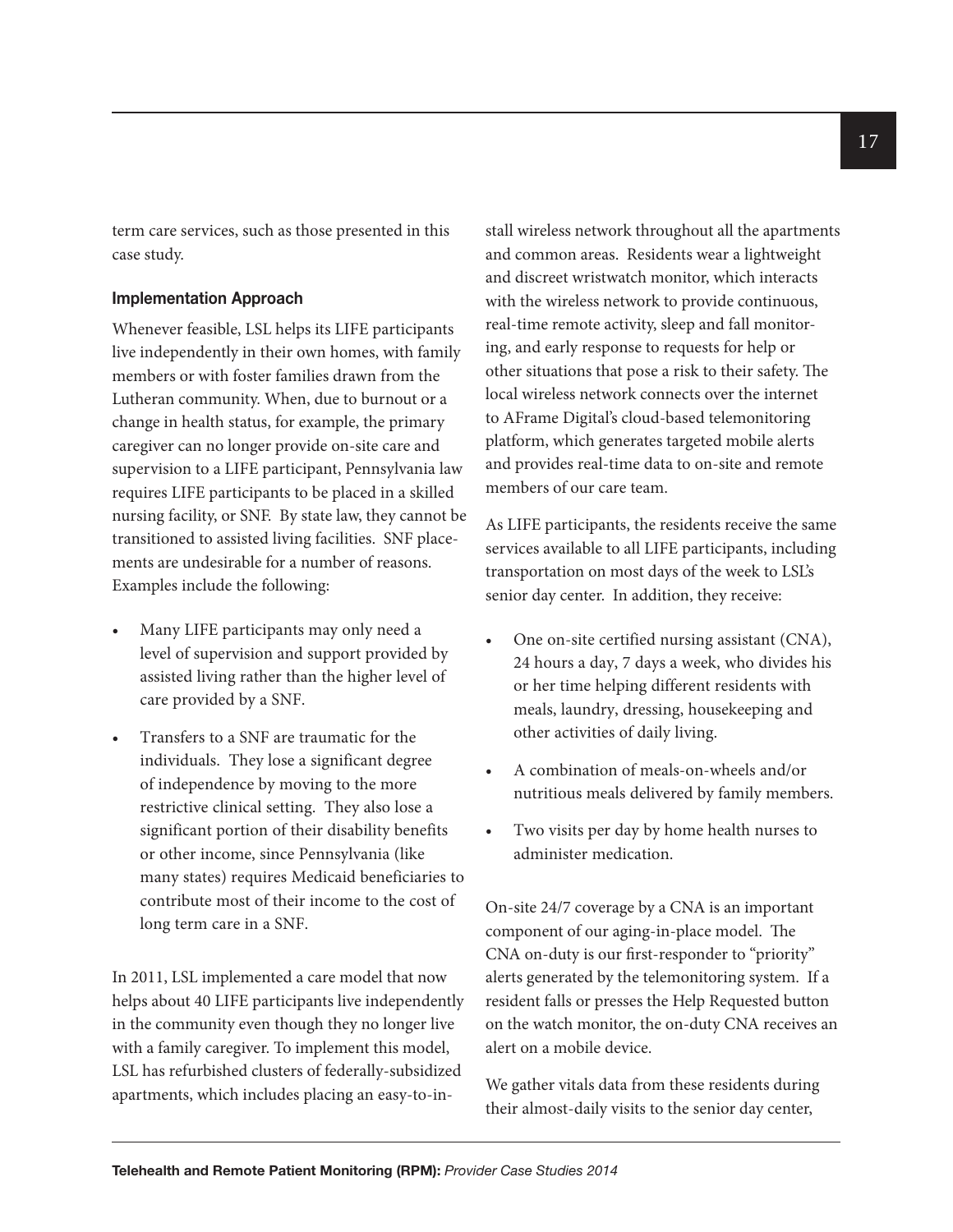which obviates the need for remote monitoring of vitals in this care model. However, an advantage of AFrame Digital's FDA-cleared system is that we can add remote monitoring of weight, blood glucose, blood pressure and blood oxygenation if our agingin-place model changes or needs arise.

#### **Outcomes**

**Health Outcomes:** The telemonitoring component of our program is not just about responding to immediate risks to our LIFE participants' safety. AFrame Digital actually provides a dual benefit in that the data gathered from the wearable device for fall detection is also used to make inferences about a person's overall wellness based on his/her activity.

While continuous monitoring and activity tracking may sound intrusive, LSL's residents accept wearing the wristwatch monitor because the system is unobtrusive, they understand the benefits, and are grateful to live independently in their own home.

An example of how LSL's residents benefit directly from the system – besides being able to live independently – is with the built-in fall detection system. One of new the residents fell as she was getting out of bed on the first day in her new apartment. She was wearing her new wristwatch monitor, but didn't remember to push the Help Requested button. Nevertheless, the monitoring system automatically generated an "Impact Detected" alert. A nurse who was on-site at the time, received the alert and quickly came to help. Fortunately, this resident was uninjured from her fall. By contrast, a person without the monitoring system may fall and have difficulty getting up for a number of reasons, which can lead to increased morbidity due to the prolonged downtime, including complications like rhabdomyalosis, renal failure, and even death.

Sometimes, an "impact detected" alert occurs in the absence of a true fall; even so, we have found that these alerts, or a new pattern of impact alerts, can have great clinical value. When these alerts occur, it prompts us to consider whether there might be a different problem going on. For example, does a new medication need to be changed, or its dosage adjusted? Impact alerts have also helped us determine that a resident needs a new assistive device. We furthermore ask these residents questions to help us evaluate for signs of a deteriorating health condition.

Consequently, we don't treat these alerts as "false positives" because they actually help us make more proactive clinical or functional assessments. If our care team decides the system is generating impact alerts without clinical value for a particular individual, we can adjust the individually-customizable settings to reduce the system's sensitivity to impactrelated events, just for that individual.

While adherence to wearing the wristwatch monitor is quite good, AFrame Digital helps us maintain high adherence by automatically checking in real-time whether residents are wearing the wrist monitors, or whether it's time for a monitor's built-in battery to be recharged. These are simple features, but they help us reduce the care burden for our team.

Our residents have multiple chronic conditions and varying degrees of cognitive impairments. These pose risks to their safety if they wander away from any of our senior apartment complexes. For residents at greater risk for wandering away, we might personalize settings that send mobile alerts to the on-site CNA (e.g. via text message) when one of these residents approaches a specified "hot zone". A hot zone is a pre-set radius around a wall router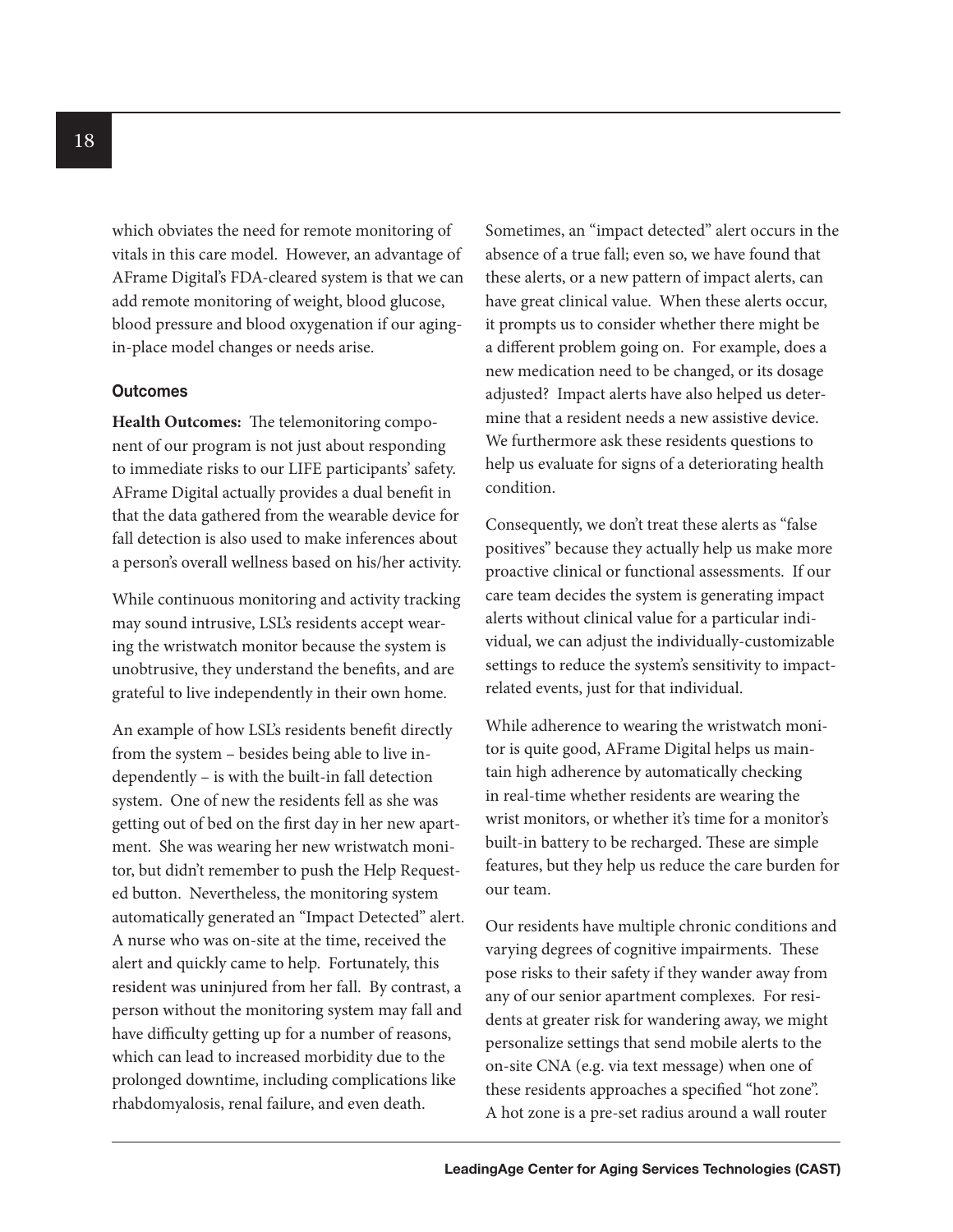that is plugged into an A/C outlet near exit points from the building. When specified residents step into that radius, the system automatically generates a targeted mobile alert that notifies the CNA about the resident's location. Receiving this alert in realtime helps a CNA remain especially vigilant till the danger of wandering away has passed. If a resident manages to leave the premises, the CNA automatically receives another real-time mobile alert that a resident has just gone "off network", which allows the CNA to immediately assist the resident back into the apartment building.

Activity trending is an emerging parameter of wellness, and our interdisciplinary care team finds AFrame Digital's activity data to be valuable in different ways. Using real-time data analytics, the system sifts through incoming activity data, compares those to an individual's baseline activity patterns, and looks for trends that may be concerning, similar to what a clinician might do. This allows our team to receive an alert to notify us, for example, that a person's recent activity level is above or below his or her baseline.

As with impact alerts, activity alerts influence the questions our clinicians might ask when they see monitored LIFE residents in the clinic for an office visit or evaluation, but without adding a tedious and time-consuming task to our workflow. Clinicians don't have to be tracking the data regularly or even receive the alerts; but they have access to graphs presenting the information when they log into the system's web-accessible portal.

For example, when staff receive an alert that a resident's physical activity is below the resident's baseline, they might log into CareStation and view a report like the graph shown below. This graph of physical activity over the course of a week displays



In this example, staff might notice a pattern of disrupted sleep cycles and overall decline in activity relative to the individual's baseline trend (see May 31 through June 2). These objective data can guide staff to ask questions they might not have thought to ask the individual, such as whether the individual needed to go to the bathroom at night more frequently than usual. Disrupted sleep and frequent urination may or may not indicate an emerging condition or fall risk, which makes these data clinically relevant. While bed sensors or toilet flush sensors could also be used, using the wearable device provides a simplified means of obtaining objective data.